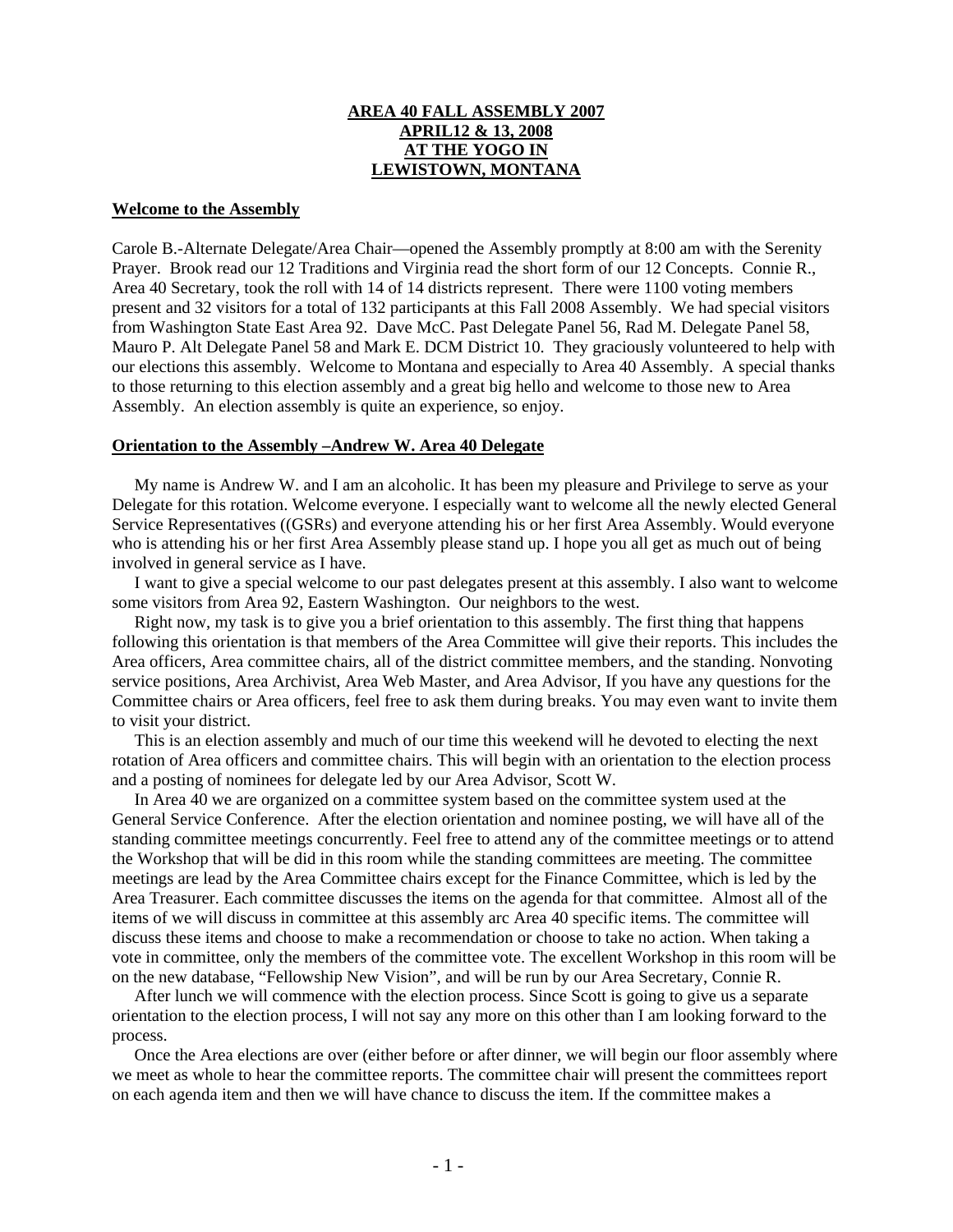recommendation on the item we will take a vote following the discussion. In order to be a valid vote we must have a quorum (two-thirds of the voting members present). By past action, a vote must receive twothirds of the votes cast in order to be considered to have passed. There will also he time for minority opinion after a committee recommendation is voted on, the purpose of minority opinion is to help ensure we have an open discussion on each issue and that no voice is squelched in the process.

 One piece of advice I have for those of you who are new to Area Assemblies is to be active participants. Take part in the discussions. Please ask questions if anything is unclear. You might find that many others share your confusion. In the interest of saving time, if someone else has already expressed your opinion, it is not necessary to repeat it.

If, however, someone else has not expressed your opinion, please go 110 the mike and share it.

 We will close today's activities with breakout sessions for DCMs and GSRs that will be led by past delegates. Please feel free to place any questions you have for these sessions into the appropriate ask-it baskets located at the back of the room.

 Tomorrow we will hear reports from the Roundups, Intergroups, and the Set Workshops. This will be followed by past delegate sharing from Ed M. and Maryann W. Next I will give my delegate's report and then we will conclude by finishing out floor assembly.

 Finally, a reminder to get things started: we ask all of the GSRs to sign in with your District Committee Member (DCM). Your DCM will turn the sign in sheet to the Area Secretary, Connie R. This will enable us to determine how many voting members are present and to determine the number of votes required for a quorum, which is two-thirds of all voting members.

Thank you all for being here. I hope you enjoy your weekend at the assembly.

Yours in love and service, Andrew W. Area 40 Delegate Panel 57

### **Area Chair/Alternate Delegate—Carole B.**

My name is Carole and I'm an alcoholic. Because of God. Alcoholics Anonymous, and sponsorship, I've been sober since June 24, 1989. I presently have the honor of serving as your Area Chair and Alternate Delegate.

It's hard to believe that two years have passed since I was elected Area Chair. I have loved this service commitment and would highly recommend it.

Since the Spring Assembly, my Area Chair activities have been quiet. Of the 14 districts, I had visited 13 prior to the Spring Assembly. I am planning to complete my visits in October by visiting District 21.

I received a few agenda items and with the help of Andrew and Scott, I put together the agenda before you.

This afternoon we will be conducting elections. I have placed copies of the Area's Policies and Procedures on the Districts' tables. If you are considering standing for a position and haven't already done so, please review the expectations of the position you are considering. I would also suggest that you visit with the person who currently holds the position at the break. Being well informed of the responsibilities and expectations prior to standing for a position has served me well. To whom much is given, much is expected.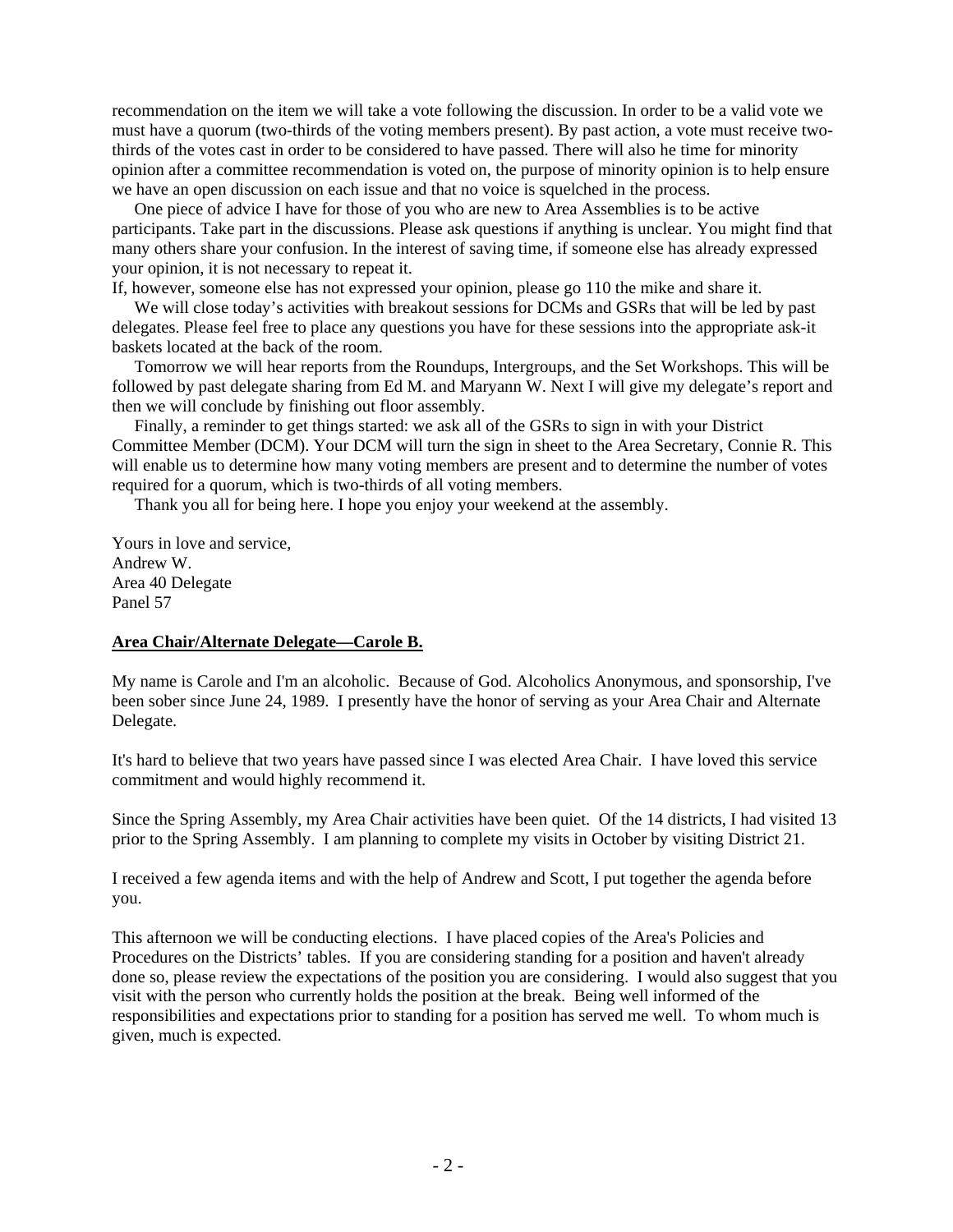I would like to take a moment to thank this body. The people serving in this rotation, you have been remarkable. The respect shown to each other especially when disagreeing proves that the 36 spiritual principles of AA work. Thank you for your service to AA.

Welcome to those attending their first Assembly. Past Delegates Maryann and Ed are with us today. Maryann was Chair and Ed was Delegate at my first Assembly nearly 20 years ago. Thank you for being here with us.

The West Central Regional Service Conference will be held in Casper , Wyoming February 27 – March 1, 2009. This is the closest it will get to our Area until 2011 when we host this annual event. So mark your calendars.

It has been an honor and a privilege to serve.

# **Area 40 Secretary – Connie R.**

Hello everyone, my name is Connie R. and I am an alcoholic. Welcome to all of you new to Area. It is so very good to see new faces as well as familiar faces. I look forward to being able to connect and reconnect with all of you during our breaks.

If you are new here there are a few procedures that we have in place to help allow everyone to participate. I will be timing all the committee reports. Each report has 5 minutes. When the timer goes off, please stop, so that the next report can be given. I also will be timing the discussion during the committee reports and the general sharing. Each of us has 3 minutes to express our thoughts, ideas or opinions. I hope that each of you will go to the microphone at least once.

DCM's please turn in your attendance sheet during the break. We count each voting member and that is what our quorum is based on. It is important as a voting member that you remain for all of the assembly, so we can maintain the quorum. If you are unsure if you are a voting member, ask your DCM or other Area Committee members, we will be happy to answer your questions.

There were two item presented to the Spring Assembly from the groups of Area 40. One item was a review of an Ad Hoc Committee Report and one was a consideration for addition to the Website. The only recommendation to come to the floor was from the PI Committee and it was as follows.

## **The PI Committee recommends to create a district level web links to a district level webpage on aamontana.org to be created by the Area Webmaster. All materials must be anonymity protected and in compliance with Area 40 Web Guidelines and the Area 40 Policy & Procedures.** This motion was made, seconded, voted on and it was passed.

It is had to believe that this is the final assembly of my rotation. I have had some difficulty getting the minutes out in the time required by our procedures, but as my sponsor reminded me, I have one more try to get it right. I want to thank all of those chairs who have sent me your reports already.

I am so very grateful to have been able to serve Alcoholics Anonymous as a district chair and then as an Area chair. From someone who felt so very lonely, different and afraid, serving Alcoholic Anonymous took those feelings away. I became a part of. For the past several months I have prayed and spoke with my sponsor several times about standing for another position with Area. I believe that my higher power has a place for me to continue to serve him and my fellows. This past week, I had the privilege of attending the National Alcoholics Anonymous Archives Workshop in Niagara Falls, NY. My intention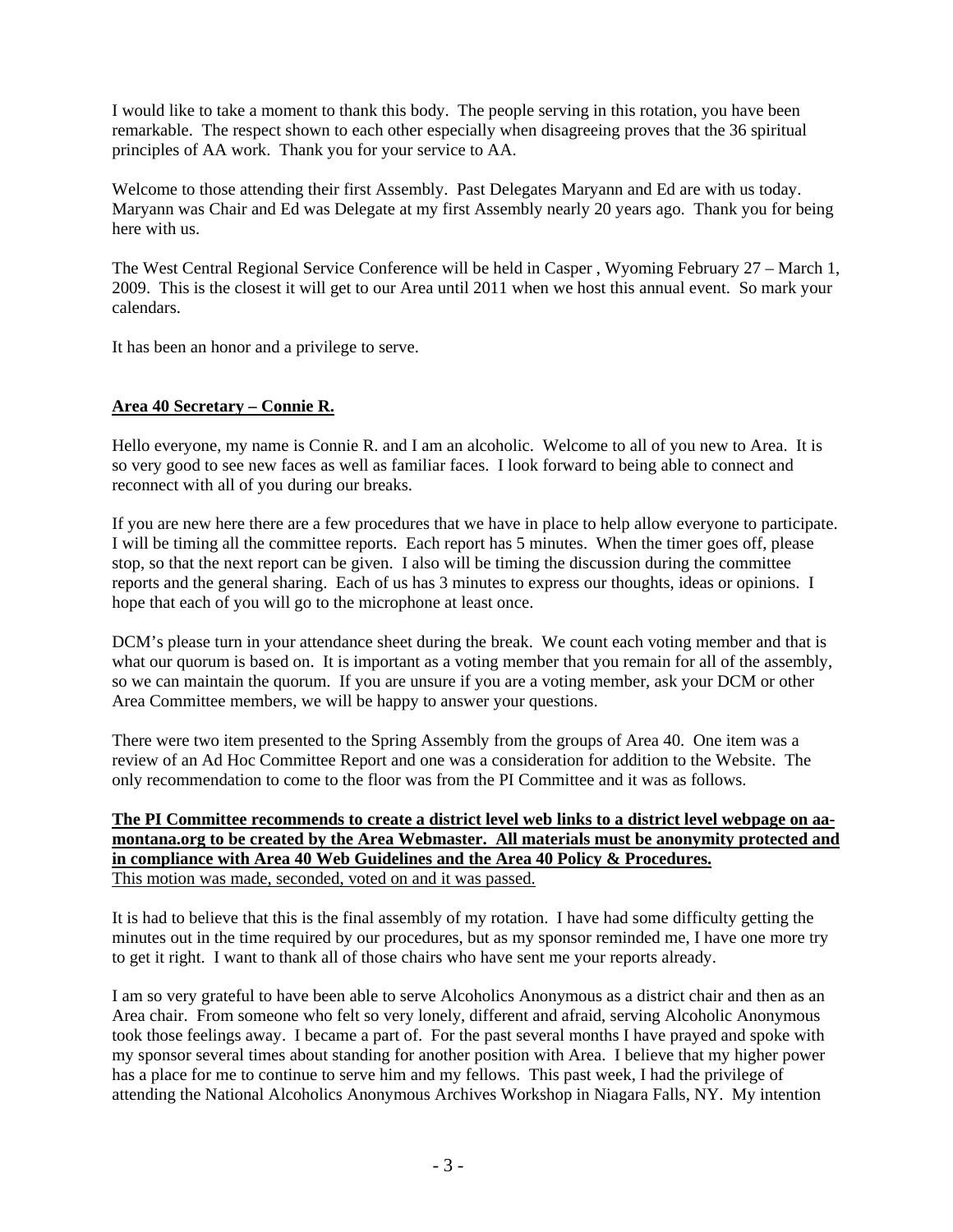was just to go with my husband and enjoy my vacation by the pool reading a book. As usual, my higher power had other plans. I did attend the complete workshop, visited Akron's Archives and at one time visited with several long timers with over 50 years of sobriety. God gave me my next purpose. I know I only thought of archives as old stuff, but from this past week I have found the excitement and joy of delving into our past and finding out what worked and what didn't and probably most important how coincidences in our lives is God working anonymously. I know I have said it many times but I will say it again, I am so very grateful to have the life I have and it is all because I have had an opportunity to serve Alcoholics Anonymous.

Thank you for allowing me to participate in my sobriety.

Connie R. Area 40 Secretary

# **Area 40 Treasurer—Curt K.**

## Treasurer's Report Fall Assembly – September 2008

Hi everyone, my name is Curt K. and I am an alcoholic. Thanks to God, the actions of AA and sponsorship, I have been sober since July 22, 1993 and I am very grateful for that.

Welcome to the Assembly for those of you here for the first time. Welcome to General Service in AA, which is just one more of the many ways to give back to the program of recovery that is saving all of our lives. I have had the great privilege of serving as your Area 40 Treasurer these past two years and highly recommend this kind of service to anyone who has the time and talents to contribute to AA's well-being.

I have placed the Area financial statements at the table by the doors. At the end of August our income is slightly ahead of budget and our expenses are slightly below. But we have about \$5,000 of expenses due to pay for this Assembly, so the picture will change by the end of September. The good news is that group contributions are up compared to last year, but still not at a pace to fully fund the 2008 budget. I can't predict if the trend will continue through the end of the year. I encourage groups to keep giving to Area. Even with the increase in contributions, we are still not matching our budgeted expenses. We may come close to matching income and expenses this year, but only if we spend a good bit less than originally budgeted.

The Finance Committee will be meeting during the Assembly to consider the 2009 budget. Your input is invited and encouraged at the committee meeting. We will have only limited time for floor discussion, so the committee will have a lot to cover.

We will also be discussing the accounting side of the Area 1-800 answering service. Progress has been made with Answernet, the answering service provider. I am confident we can iron out the glitches with the billing problems by the end of the year.

I am very enthused to say that we have a number of willing and well-suited AA members who will be standing for Area Treasurer during elections this Assembly. The members I know who are interested would all be great assets for AA – and there may be others who will join them in standing who are equally qualified. It is a great privilege and responsibility that I hope many more of you will consider.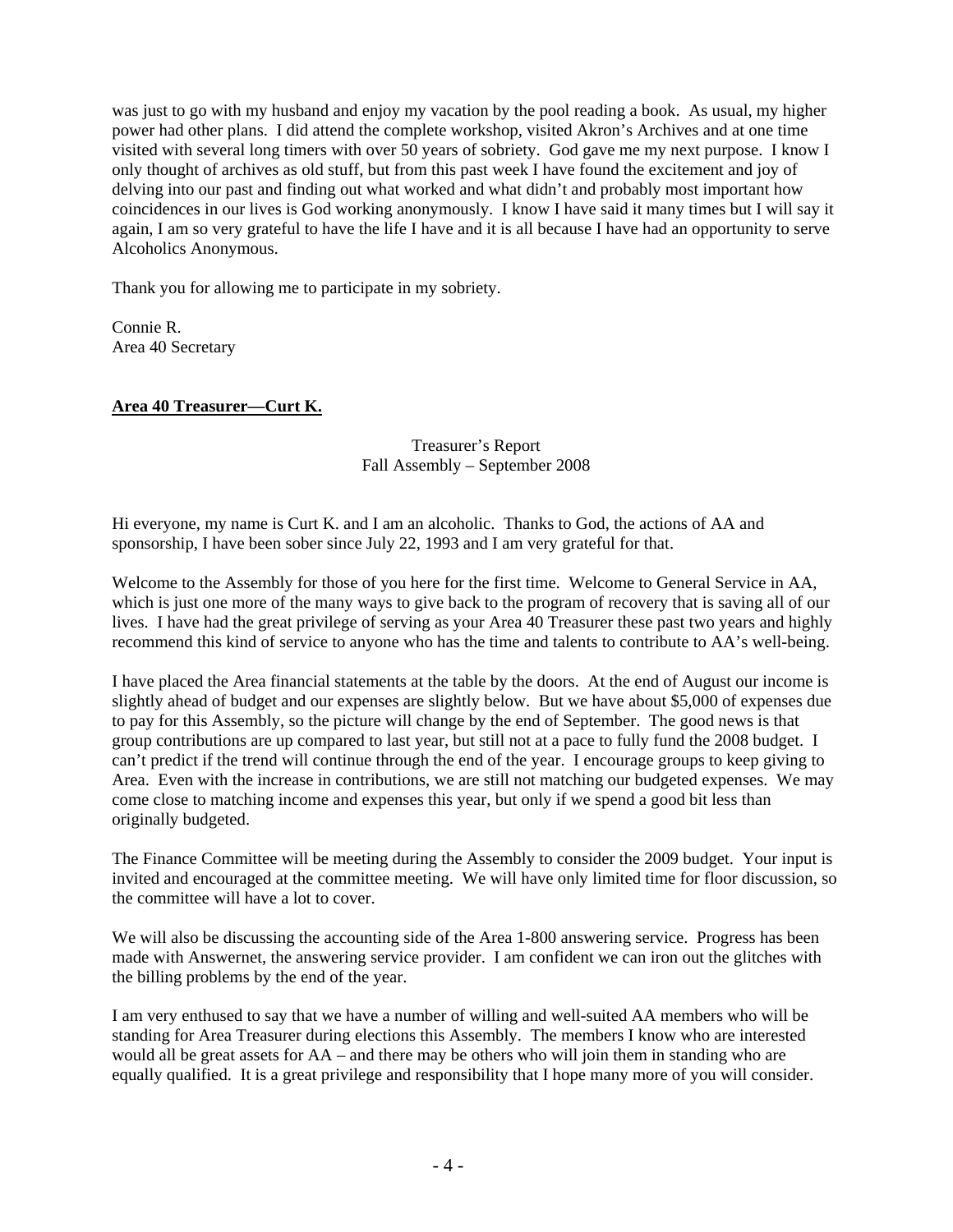And finally, I would like to thank God, AA, and Area 40 for the opportunity to share the gifts I've been given by fulfilling this service commitment. And as suggested, I have given thoughtful consideration to standing for another service position in the next Area rotation. After consulting with my sponsor and my wife, I will not be standing in this next rotation, though there's no telling what future circumstances might mean for me and general service. But again, thank you for the chance to give back these past two years.

Yours in service, Curt K. Area 40 Treasurer

## **Area 40 Triangle Editor—Raymona C.**

### **Area 40 Fall Assembly Report - September 2008**

Good Morning, my name is Raymona K. and I am an alcoholic. My sobriety birthday is Nov. 7, 1986.

This has been a difficult summer for me as I have recently gone through a divorce, hence the name change to Ketterline instead of C<sup>2</sup> E That is spelled K E a for those interested. In addition to that change in my life, I am also in the process of moving.

What does this have to do with being the Triangle Editor? Well, I'll tell you. For those of you who might be interested in standing for this position, please consider taking this responsibility on after this assembly instead of waiting until Jan. The reason being, it would cost the Area too much money to temporarily move the bulk permit for mailing this publication. I am in the process of trying to find someone to continue to process it out of Columbia Falls after my move, but am not finding many willing volunteers. I would love to continue my rotation and finish the year out but if a replacement for taking on the mailing process cannot be found, the early assumption of this responsibility is an option to take under consideration. I have three more issues to produce by years end.

Other than my personal life getting in the way of my service position, the Triangle has been coming along. I am still undertaking to update the mailing list. Paula Hoffman has made this much easier in her district by emailing me a full list of meetings being held with addresses included. I would appreciate it if the rest of the district would consider doing the same for either me or my replacement.

Knowing where my life would take me during my rotation, I am not sure I would have been so eager to take on this monumentous responsibility. It has been much more than I originally anticipated. On the other hand, it has also been a wonderful experience and I don't think I would have traded taking a turn on the Area 40 panel. My fellow panel members have been very supportive and encouraging. It has definitely been an opportunity for personal growth as well as growth in my sobriety. Rest assured, I am fully aware that I am not ready to sit on this panel again at this moment in time. I had considered weather or not to stand for another position, but I think it best if I take a year or two to get my life back in order.

I am grateful for this opportunity to be of service and I thank everyone for their patience, tolerance and love in my obvious bumble through this job. It was very humbling. I look forward to serving at the Area level again in the future and am relieved to have almost completed this rotation.

Please consider what I mentioned previously, if not taking the Triangle on at an earlier date, perhaps through word of mouth, I might be granted the grace to complete my term with help from my fellow alcoholics seated here at this assembly from District 91.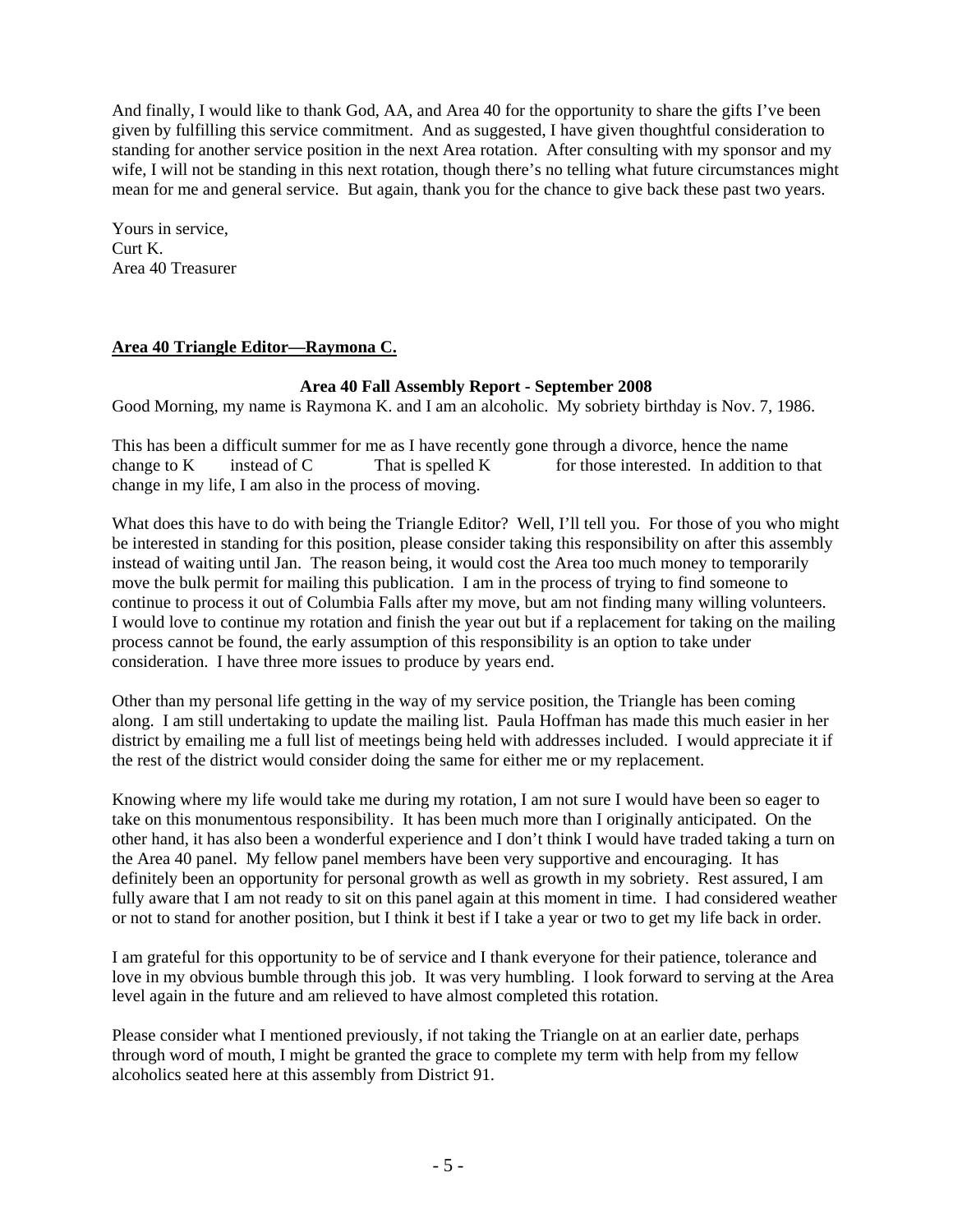There are some extra copies of past issues of the Triangle on the very back table for those who would like to take some home. Yours in Service

## **Area 40 Archives—Conrad M.**

Good morning my name is Conrad M. I am an alcoholic. However that's to AA and a loving God that works overtime I have not had to take a drink or abuse drugs since December 5, 1996. This being Fall Assembly and an election year means my term as Archives/Structure Chairperson is quickly nearing an end. If you think you want to be my replacement, contact me anytime with questions you have. Maybe I will be able to answer them. One thing I have enjoyed while being Archives Chair is reading the Archives News Letter "Markings" and learning things like history of the responsibility statement, the origins of the Serenity Prayer, that Bill W did write Chapter 8, "To the Wives" and no he never did want to change the word "rarely" to "never" in Chapter 5.

This weekend the Archive/Structure committee has 4 agenda Items that we will review, consider, evaluate and discuss, if you want to be a part of that, Please join us in the Kendal Room

In Service Conrad

### **Area 40 Corrections—Bill E.**

My name is Bill and I am an alcoholic. I would like to welcome all the new people to the assembly and thank the old for being here as well. I am very grateful to be among those who love what Alcoholics Anonymous has done for them as much as I do.

It has been a whirlwind summer that has been very good for sick alky like me. I got to participate in the Area workshops which were held in Lincoln and Joliet and would like to thank those districts for inviting me. I even got to take in some fishing, which I would not have otherwise, so thank you. The input and exchange of ideas was excellent. I hope I was able to communicate some of the hurdles, and tools at our disposal to help "Bridge the Gap" between the still suffering Alcoholic, and Alcoholics Anonymous - You and I.

I would like to thank all of you who have been involved in the corrections work at the many facilities around the state and I would like to encourage you to please utilize the pink can funds that are set up for the purpose of carrying the message through literature into these facilities. I would also like to apologize for any delays in literature orders. I have brought with me a couple copies of the account summary from the beginning of 07 to date. Please pick one up, if you are interested. If you would like to know more about the pink can, please come see me or come to our committee meeting.

I would also like to thank the corrections committee for all the good work you have done in the past and look forward to some good discussion this weekend. I would encourage everyone to come participate in the discussion.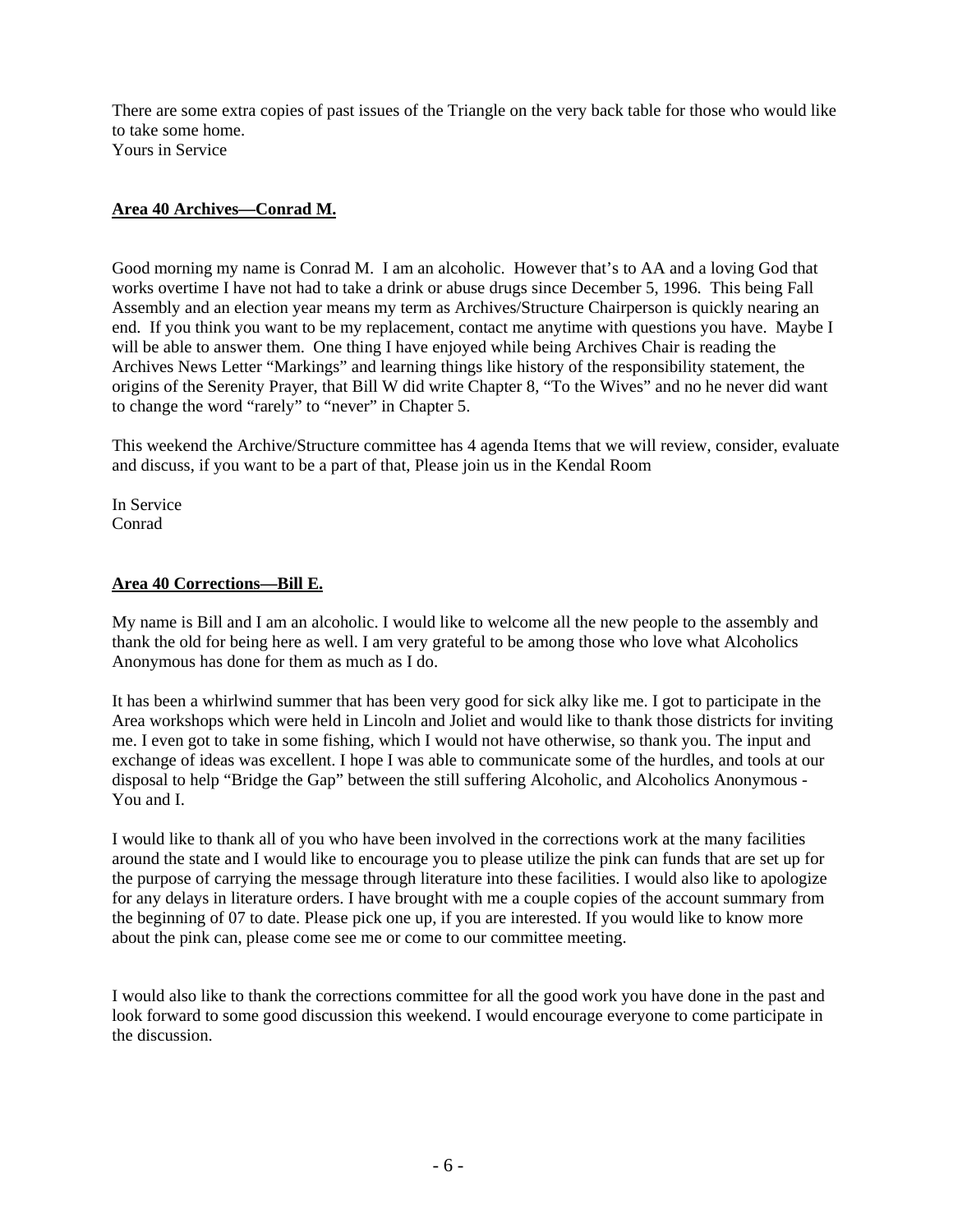I am hopeful that there will be some great potential servants to the Area in the corrections chair position as we hold our elections this weekend and would invite those who are thinking of standing to read the policies and procedures on corrections.

There will be an orientation at MSP (Montana State Prison) on the 26th of January. I would also encourage you or anyone you may sponsor to be nudged to go through the orientation and get involved in carrying the message service that has changed my life forever. I would also sadly like to report that the mini conference at MSP has been postponed due to the untimely death of inside sponsor for the event, the last I heard. There has been some talk of having alternative meetings through the treatment program in the prison instead and I will let you know if that evolves into more. There have been requests for more AA involvement on nights other than the currently committed Saturday meetings. The problem would amount to our ability to present volunteers willing to commit. Please talk to your groups about carrying meetings into the prison.

Thank you for allowing me to serve, that which I can never repay. Bill E.

## **Area 40 Cooperation with the Professional Community—Terry S.**

AREA 40 CPC COMM. REPORT, September 20, 2008

My name is Terry S.. I am an alcoholic. It has been my honor and privilege to serve as your Area 40 CPC standing committee chair during this rotation. Since we met here in April of this year, I have participated in

- 1. District 91's CPC Workshop, at the Kalispell Alano Club on May 18, participating in presenting a CPC Workshop;
- 2. District 41's Founder's Day, outside of Great Falls at the Great Falls, June 21, providing a CPC Workshop and sharing my story; and
- 3. District 71's display table and presentation at the first annual Montana Drug Court Conference in Butte on August 20-22.

These were all wonderful opportunities, where I met enthusiastic sober alcoholics who participated, contributed and shared. It's been great! I have learned and grown from every one of these events, and I hope that I was able to provide information consistent with our Traditions that was of service to the participants in each event.

Because there was some concern in the Area about AA having a display and giving a presentation at a "drug court" conference I want to say a word more about that event. It was a very useful place for us to be, because the drug courts, of which there are currently 10 exclusive of tribal courts, in Montana deal with adult, youth and family alcohol and drug legal issues, family law cases, civil violations, spouse, partner and family member abuse, child abuse and neglect and possession matters, and any criminal violations the commission of which occurred while under the influence or otherwise in relation to use of alcohol or drugs. Drug courts not only can require alcohol and drug treatment, they supervise folks in the community as well as in institutions and they regularly require or encourage people to come to AA. Informing the people who work in the drug courts and work with the drug courts what AA has to offer folks they send to us is absolutely appropriate CPC service work, and that is what we did. The response we got from the professionals involved was gratifying, and we were able to provide them with good information and lots of literature, which we had courtesy of the General Service Office, for that specific purpose. District 71 made the decision, at the local level, to participate, after GSO had forwarded the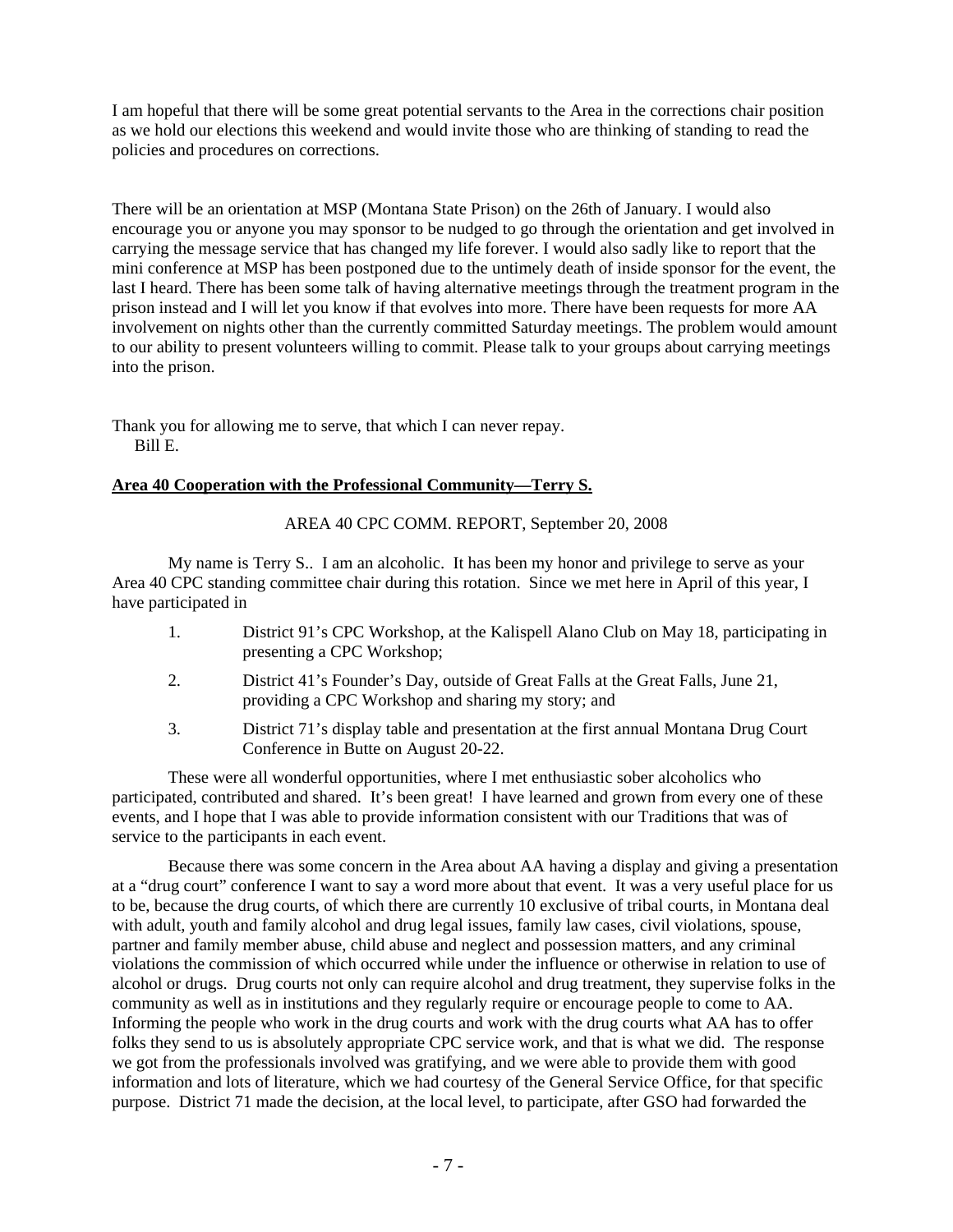invitation to participate to Area 40 and I had confirmed that a substantial majority of the Area folks who responded to my e-mails thought it was a good idea. District folks were there throughout our participation, and I did not hear a single complaint or criticism of anything we said or did, whether based upon the Traditions or anything else. I'm glad we provided the info we did, 'cuz those drug courts, and the others that will be started around Montana in the future, WILL be sending folks to us, and it is vital that we let them know what we have to offer alcoholics that they do send to us.

For each of the events to which I was invited, I provided the district folks copies of the expense reports I turned in to Kurt, advising each that if they felt it was appropriate, and could afford it, a contribution to Area for part or all of the cost of my coming to participate in the event would be welcome.

My personal life, professional life and spiritual life are enriched on a daily basis because I have the opportunity to participate in Alcoholics Anonymous. No matter how much I get to contribute, I will never give back more than I get, because you have shown me the way to sobriety, where I can live a transformed and useful life.

Thank you for letting me serve, and thank you for helping me to serve.

Terry S., Area 40 Standing CPC Committee Chair

## **Area 40 Grapevine—BilliJo D.**

 With a feeling of sadness, it is time to say "good-bye" to this rotation of service. It has been a wonderful two years. I have grown in ways I had no idea that I would or needed to grow, change, and develop. My best wishes and any assistance wanted to the next AREA 40 Grapevine Chair. I will continue to see you here at Assembly as I will start the next rotation as District 51 DCM.

Grapevine happenings since the spring Assembly have been few. I attended the Helena Spring Round-up in May. I met people who had never heard of the Grapevine nor knew anything about it. One gentleman was from Helena. I gave away several subscription forms, collected for subscriptions, gave away a few old copies of the Grapevine, sold a couple of books, and visited with numerous people.

I was unable to attend the AREA 40 Workshop in Joliet due to health reasons.

September, I am here.

On October 5-7, I plan to attend the Havre Mini-Conference and will have the Grapevine display there.

That is all on the calendar so far until passing of the baton in January.

Our sponsors teach us to say 'yes' to any AA request as our part in passing on what has been given so freely to us. We still have three months left in this rotation. To the best of my ability, I will participate when asked to come to speak or to share a display; I will be there with the message of our meeting in print. And I would ask of you to continue to "be there" also, both physically and financially, in support of all of your District and AREA functions.

Thank you. Hugs, BilliJo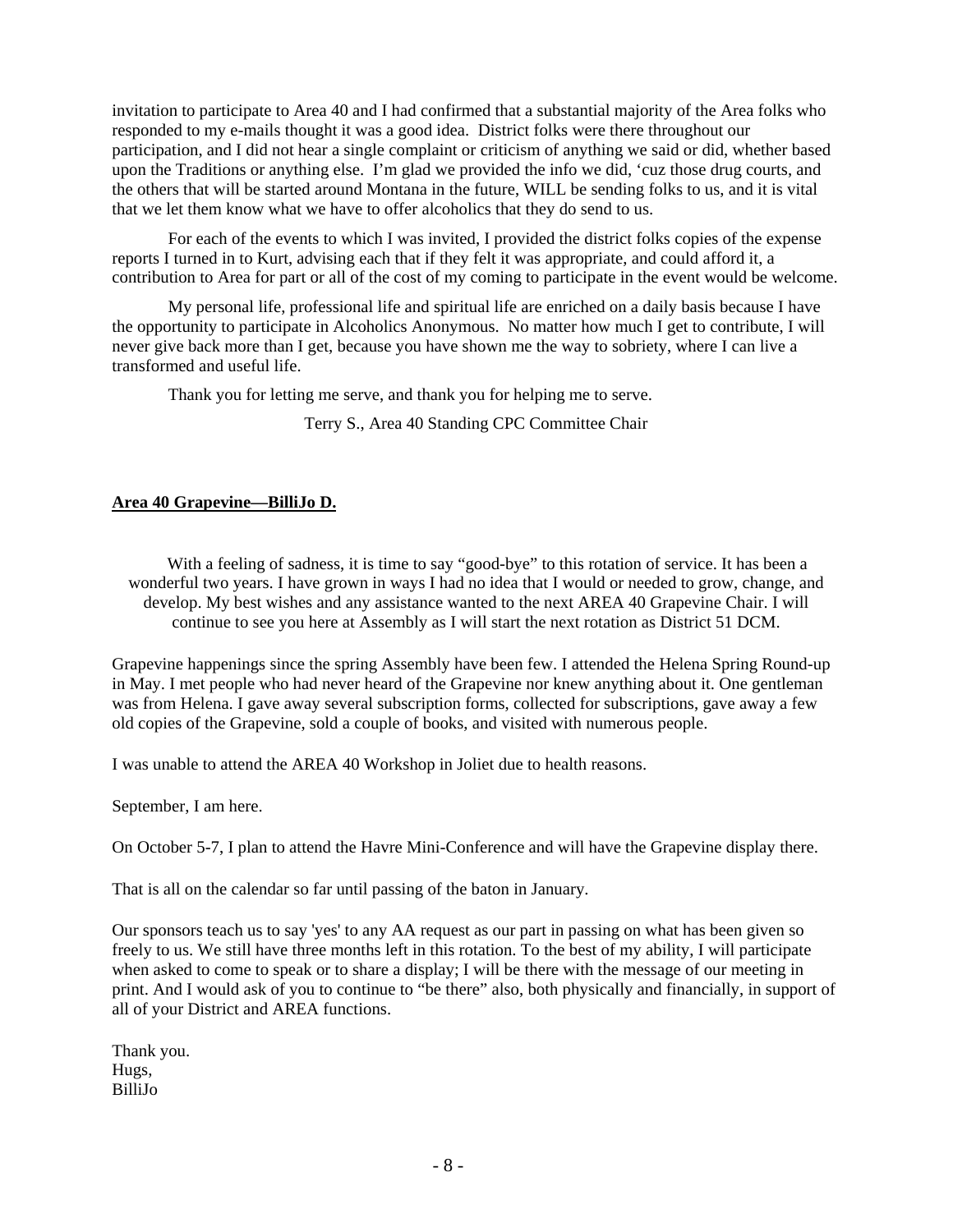# **Area 40 Literature – Linda B.**

## LITERATURE REPORT-FALL 2008

Hello, my name is Linda B. and I am the Literature Chair for this rotation. As I was preparing for this assembly, I am amazed at how fast this rotation has gone. That is because being involved with literature is one of my favorite things to do. One of the agenda items is a questions about updating our A.A. literature. I thought I knew how this process worked, but decided to call Eva S. at the General Service Office. We had a lengthy conversation and as always more was revealed. I could hardly get a word in edgewise because of the passion I heard in her discussing "how it works". Our committee will have the opportunity to discuss and review some interesting items this assembly. We will look at literature available in the electric format on the aa.org website and discuss and review the outcome of our last assemble agenda items.

As always in last rotation assemblies, we will look back at what we have accomplished and help prepare for the next rotation. It is important that we leave our policy and procedure document updated and revised, if needed, to better help our area officers and committee chairs perform their elected tasks. We will be having our elections and they are always exciting. I look forward to seeing the next humble servants take their positions. I believe my job is to pass the baton (in this case, a truck full of literature) to our next elected chairperson.

I want to take this moment and welcome all newly elected GSR's and DCM's for the next rotation. Please ask questions? I have the new service manuals for sale at the literature display for \$2.50. Everyone should have one of these, the information they contain is on how our structure works effectively.

I would like to thank this assembly and all those who have contributed to the health and welfare of Area 40. I have been one of those people in A.A. that has been somewhat of a service junkie. In being of service to others, I have been given the gifts of friendship, fellowship, and love. In gratitude and love, thank you for allowing me to be your Literature chair for the last two years. Yours in service,

Linda B.

### **Area 40 Public Information –Sean B.**

Greetings Montana,

The last 6 months have proven fruitful, but like most of Montana, a couple hailstorms have taken their toll and the harvest of ideas and solutions have been battered around like a new guy who can't pay his bar tab. Change does not seem to come easily and I stand here convinced that God does indeed have a sense of humor. Nearly a decade ago I came to these assemblies expecting great change to the way we do business. Today I more clearly see the merit of moving slowly and deliberately in AA so that the voices of all groups that choose to be a part of this process can be heard.

In the realm of Area 40 Public Information the lively of the subject of the area wide 800# dominated the PI workload. Account billing, answering service reports and even calls have been jumbled. Phone books dropped the 800 number from their volumes and patches dropped or connected to the wrong people. In short, the answering service has been running perfectly imperfect.

Hopefully this weekend we can inventory this program and come up with a working solution that accommodates the needs of all our districts. Briefly, at this juncture, it appears that the accounting is getting cleaned up and the service improved with the new assignment of senior manager to handle our account. The answering service now will be utilizing all of the aa-montana.org email addresses to send out bills and reports and our webmaster will be discussing the creation of new addresses for your district's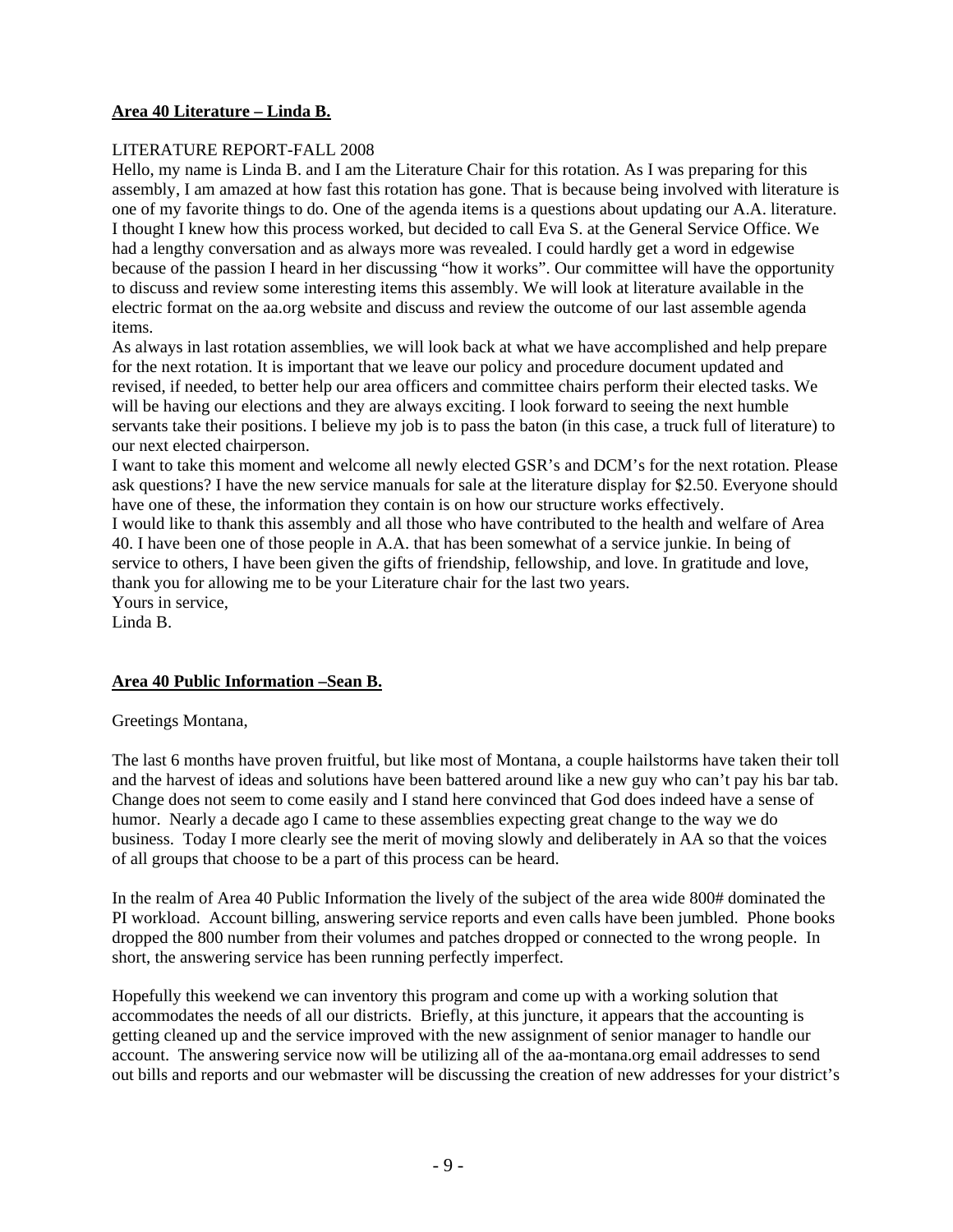answering service chairs. There remain a few unanswered questions but not all good things come easily. There will likely be more bumps in the road but less bottomless potholes.

This weekend our committee will be discussing the General Service Conference Final Report, the 800#, the Area 40 website, and the PI portion of our Policies and Procedures. Please join us in the Judith Room to participate in the discussion.

Yours in service Sean B.

.

### **Area 40 Treatment – Geoff D.**

First I would like to thank you for opportunity to serve as your area 40 Treatment Chair this rotation. I would also like to welcome all who are new to the assembly. Since the last assembly I was invited to attend the two area workshops one in Lincoln and one in Joliet there was a lot of discussion on Bridging the Gap and our singleness of purpose at both workshops.

In District 72 we continue to take meeting to MCDC on Saturdays at 6:00pm and Watch West on Fridays at 7:00pm Thank you Districts 71 & 61 for your continued support in District 72.

Watch East in District 23 continues to help get support from District 11 and some volunteers from Dickinson ND Bob H has been doing the Bridging the Gap meeting Thanks Bob.

 District 91 takes meetings into Flathead Valley Chemical Dep. Center, Wilderness, and Pathways. District 41 has been taking meetings into the Rocky Mountain Treatment Center And we continue to an informational meeting into Rim Rock Treatment Center in District 11.

I would like to thank my committee and all District Treatment Chairs for all the service they do for AA.

"While I lay in the hospital the thought came that there were thousands of hopeless alcoholics who might be glad to have what had been so freely given me. Perhaps I could help some of them. They in turn might work with others. "(Bills story page 14)

I would like to thank you for my sobriety Geoff D.

### **DCM Report**

### **District 11--Rich K.**

Good morning, my name is Rich K.; I'm the DCM for District 11. District 11 consists of groups in Roundup, Pryor, Hardin, Huntley, Lockwood, and Billings. District 11 has regular district meetings on the second Saturday of each month, with a few exceptions. District 11 elected new officers for the next rotation with most positions being filled. We expect the remaining positions to be filled in relatively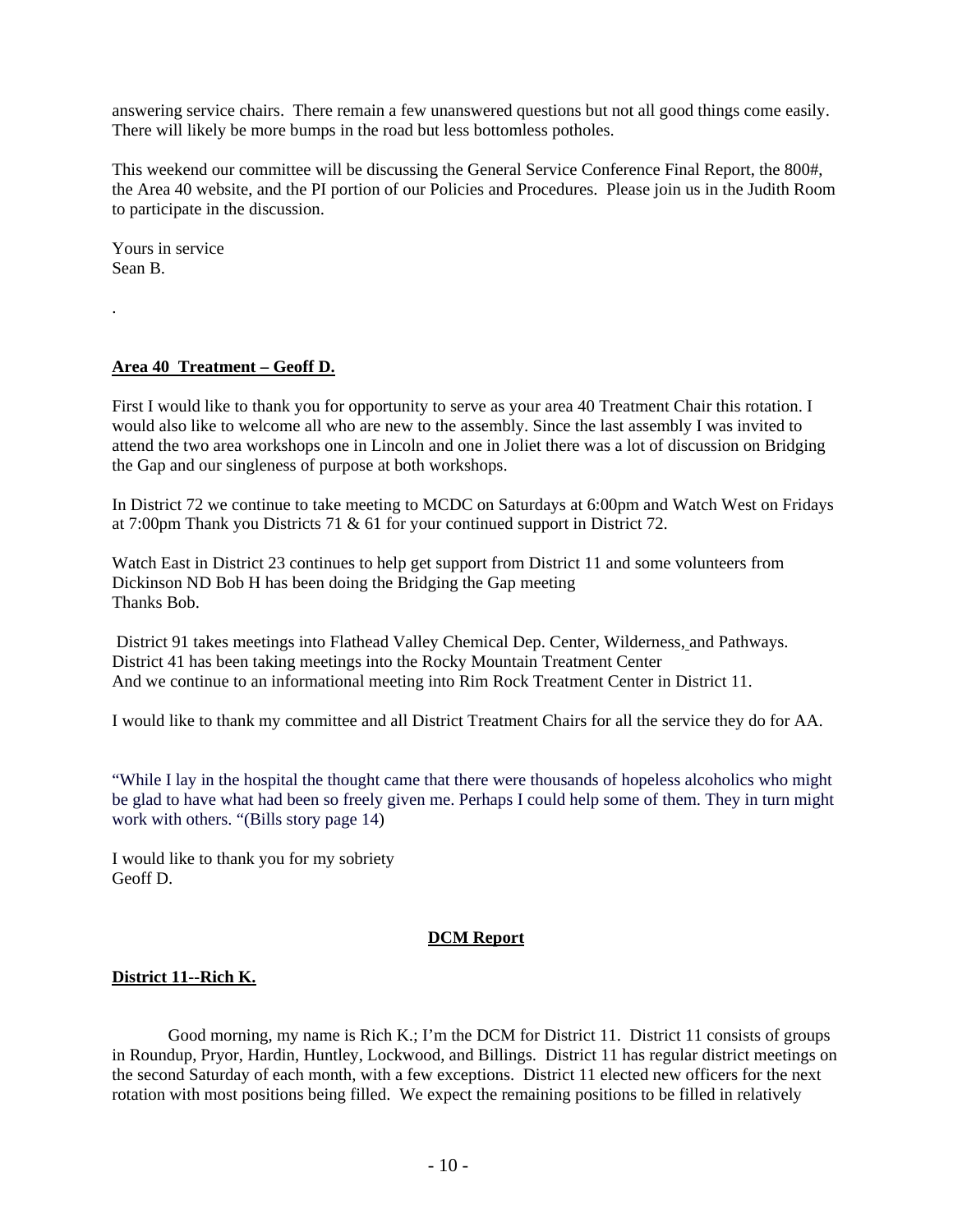short order. District 11 hosted a corrections workshop in June with six professionals and 30 AA members present. A corrections workshop was held in June and was considered a success. A general attitude that we help create better informed professionals and AA members along with forging some new relationships with the corrections professionals in our community. This is a vital mission as the corrections industry is definitely growing within the Greater Yellowstone Valley.

 The PI/CPC committee has delivered books to four local high schools and is keeping numerous literature stacks stocked. The committee has also contacted the Physicians Residency Program and the school for social work to see about informational AA presentations.

 Our treatment committee is holding monthly meetings at a local treatment facility, and twice weekly we take meetings into the psych center.

 Along with districts 12 and 31 we hosted an area workshop in Joliet. AA members from several communities were present as Area 40 corrections, treatment, literature and grapevine service work was discussed. Several positive comments were heard by this about the quality of the presentations.

 An annual campout was held at Cooney Reservoir and a Summer Solstice barbeque were held with each having over 100 participants.

 I'd like to thank all for the opportunity to be of service. Service work has always been much more valuable than I expect it to be.

### **District 12—Steve G.**

District 12 currently has a total of 11 Groups. Some of these groups enjoy a solid active participation in Group and District functions and some struggle to keep the door open and the coffee pot on. All of these groups and individuals are dedicated to extend a hand to the newcomer, traveler and fellow members.

Our District sponsored two events this past year;

1) Midwinter social held in Joliet in February that included a potluck, speaker and 'jam' session of talented local musicians.

2) Fireman's Point Campout was held July 18-20th just outside of Columbus on the Stillwater River. The campout included a potluck, speaker, resentment burning and breakfast.

Both of these functions were successful with good, recovering family participation.

District 12 was fortunate also to be selected as the site for an Area 40 workshop that was held on July 26 in Joliet. I believe this was also a success. Turnout was fair to moderate. Presentations were made by Bill E. Corrections Area Chair; Linda B. Literature Area Chair; Linda also presented information for BilliJo - Grapevine Area Chair who was unable to attend; and Geoff D. Treatment Area Chair. Area Advisor Scott W. was the facilitator of the workshop. Turnout for the workshop was fair to moderate. I'm sure the people who attended enthusiastically carried the information from the workshop back to their groups.

Elections were held for our District on Aug.  $1<sub>7</sub>th$ : Several of the chair positions were combined due to the lack of participation by members at the district level. Newly elected DCM is Nick G, Joliet; Alternate DCM Sandy A, Absarokee; Secretary/Treasure Pam, Laurel; Treatment/Corrections Kim, Laurel; Literature Ben, Absarokee; Grapevine, Sandy A, Absarokee; CPC/Pl Steve G, Columbus.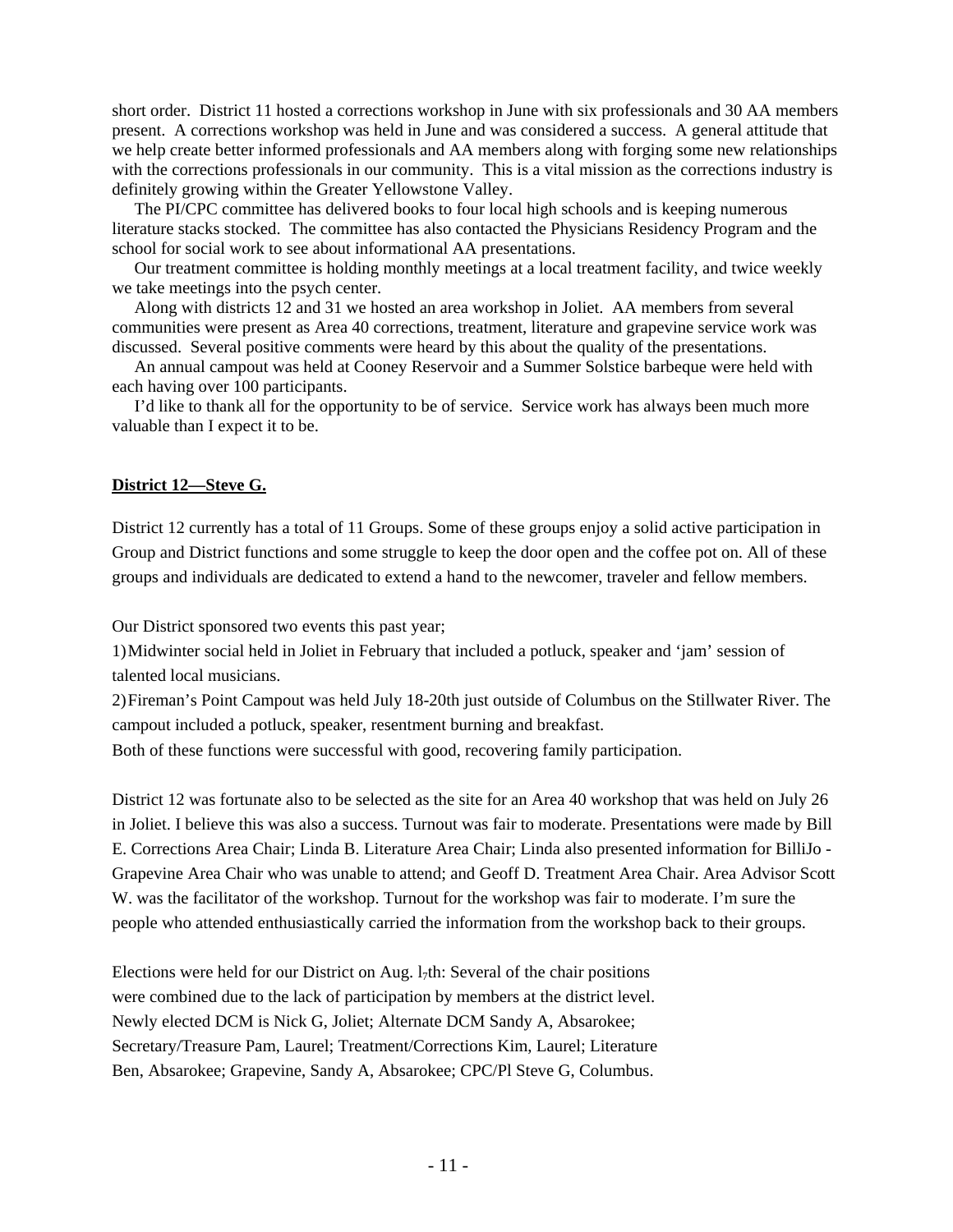District meetings are held the 3:00 Sunday of every month in the Old Stone Church in Columbus at 4 pm.

In Service Steve G.

# **District 21—Rob P.**

No report turned in.

# **District 23-- Joe P.**

Regards from the Sunrise District:

Joe P. regretfully will not be in attendance at this Assembly as job matters have kept him busy. Mike M. has stepped up to the plate to fill in as Alternate DCM. The past five months has seen the District add an additional meeting. Actually, the Savage, MT Big Book Discovery Group reactivated after a brief hiatus and is now meeting once a week, Wednesday at 7:30pm, in the Lutheran Church in Savage, MT. We welcome them back, filling the need for a Big Book Study Group. With the re-activation of the Savage group, it brings the District to having four: Life Again in Glendive; Welcome Home and the Monday Noon Group in Sidney; and the Big Book Discovery Group in Savage.

The Lower Yellowstone SoberFest was held again in August. Although attendance was down, those that attended had fun and plenty of fellowship. Glendive meetings are trudging along.

Sidney meetings, which meet four (4) days of the week between the two groups, continue to be stable with slight growth in the numbers in attendance. As the Adult Treatment Court is in operation, they have been getting a few referrals from them. Time and the God of Our Understanding will tell if those members will continue once their obligation to the Treatment Court is fulfilled.

We will be holding a Gratitude Day at the Savage Community Center Hall, November 22nd. There will be a potluck, District Meeting, Call-up meeting, karoke and perhaps even dancing. We hope to have the doors opened by 3:00pm and as Joe P. reported previously "go till we've had 'tooo' much fun." Please check the Area 40 Website for additional details as they become available.

I would like to thank Joe P. and District 23 for allowing me to serve. I truly enjoy seeing old friends, making new ones, and the passion of AA I see at these assemblies. It helps my recovery immensely. Thank You so much.

Respectfully Submitted, In Fellowship, Michael M.

# **District 31-- Neil T.**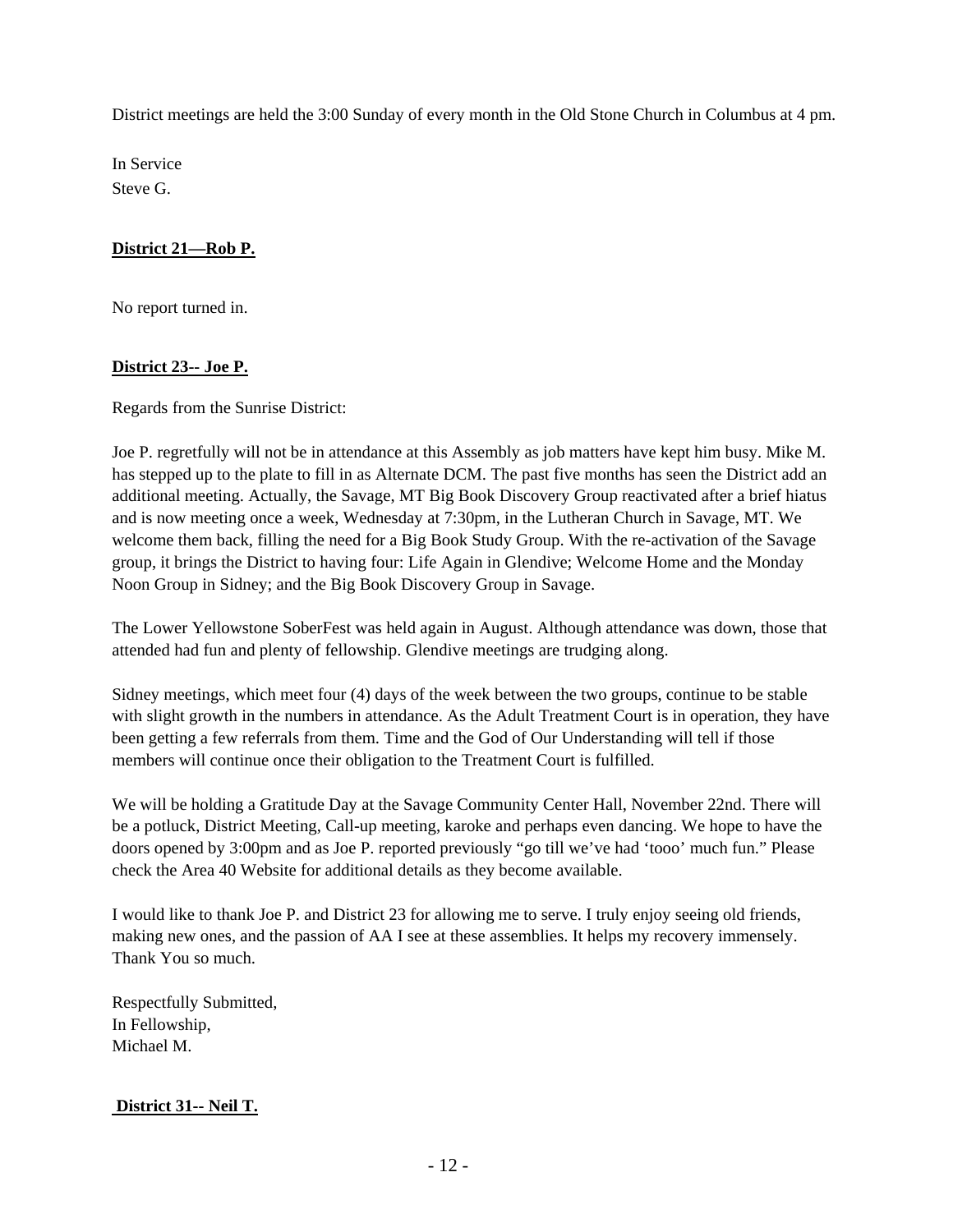At the last Wednesday meeting in Baker, attendance was at 9 members and has promise to go even more. Jordan remains at two (and long for visitors). Broadus is small and best to call ahead. New blood holds promise. Colstrip remains strong. Foresyth has regular meetings and has made plans for sober events. Our new coming DCM is Jim G. of Mile City.

Yours in Service, Neil T.

## **District 41-- Mary S.**

Hi, my name is Mary and I am an alcoholic and the DCM from district 41,

Since we met last, district 41 has been busy. Many groups and committees have been carrying the message of AA, through various events and through new meetings. Andrew W. came to our district meeting and gave a report of the General Service Conference in New York and sat through our business meeting. Our Support your Services Committee held its annual Founders Day Picnic and Service Workshop at Ryan Dam and Terry S. from Helena gave a talk. There was a good showing along with great food and fellowship. Several district members attended the Area 40 Workshop in Lincoln and that fired up those in attendance. It was well worth going to and thanks to Area Chairs who showed up with well prepared information. After those events, it seems summer flew by. District 41 is gearing up for our next CPC luncheon which will be held in October. We have invited Curt K. from Helena to be a main speaker and we hope to get about 30 professional folk from Cascade County to attend. This will be the  $2<sup>nd</sup>$  luncheon organized by the same CPC chair and will be even more fantastic than before. We are electing our trusted servants at the October district meeting and we are out announcing and encouraging fresh participation. There have been several new meeting times on Sunday and an additional early morning meeting. I am proud to say that Steps to Recovery has an American Sigh Language interpreter each Thursday 5:30 meeting. There have been up to 5 deaf or hard of hearing persons at one time so far! Attraction not promotion is working! Several meetings and groups have closed due to poor attendance but as one door is closing there are always new opportunities for each and every one. Thanks for letting me serve.

Mary S. District 41, DCM Great Falls

### **District 42—Gerald L.**

I am Gerry L. and I'm an alcoholic. DCM from District 42, Shelby, MT. My sobriety date is April 27, 1999. By the grace of God and the fellowship of AA, I'm still drug and alcohol fee.

We are still holding meetings in Browning, Chester, Choteau, Conrad, Cut Bank, Shelby and Valier. We had our Lake Francis roundup, the last weekend of July. It was again well attended. We invite everyone to come and join us next year. We still have volunteers taking meetings into the OCA Prison and could still use more help (volunteers). I also attended the workshop in Lincoln in July. I also got to see the 850 lb grizzly at the Ranger Station. Awesome.

We also had members attend the workshop in Helena last spring.

I like to invite anyone traveling the Hi-line to stop in and see us. Our schedules are on the internet.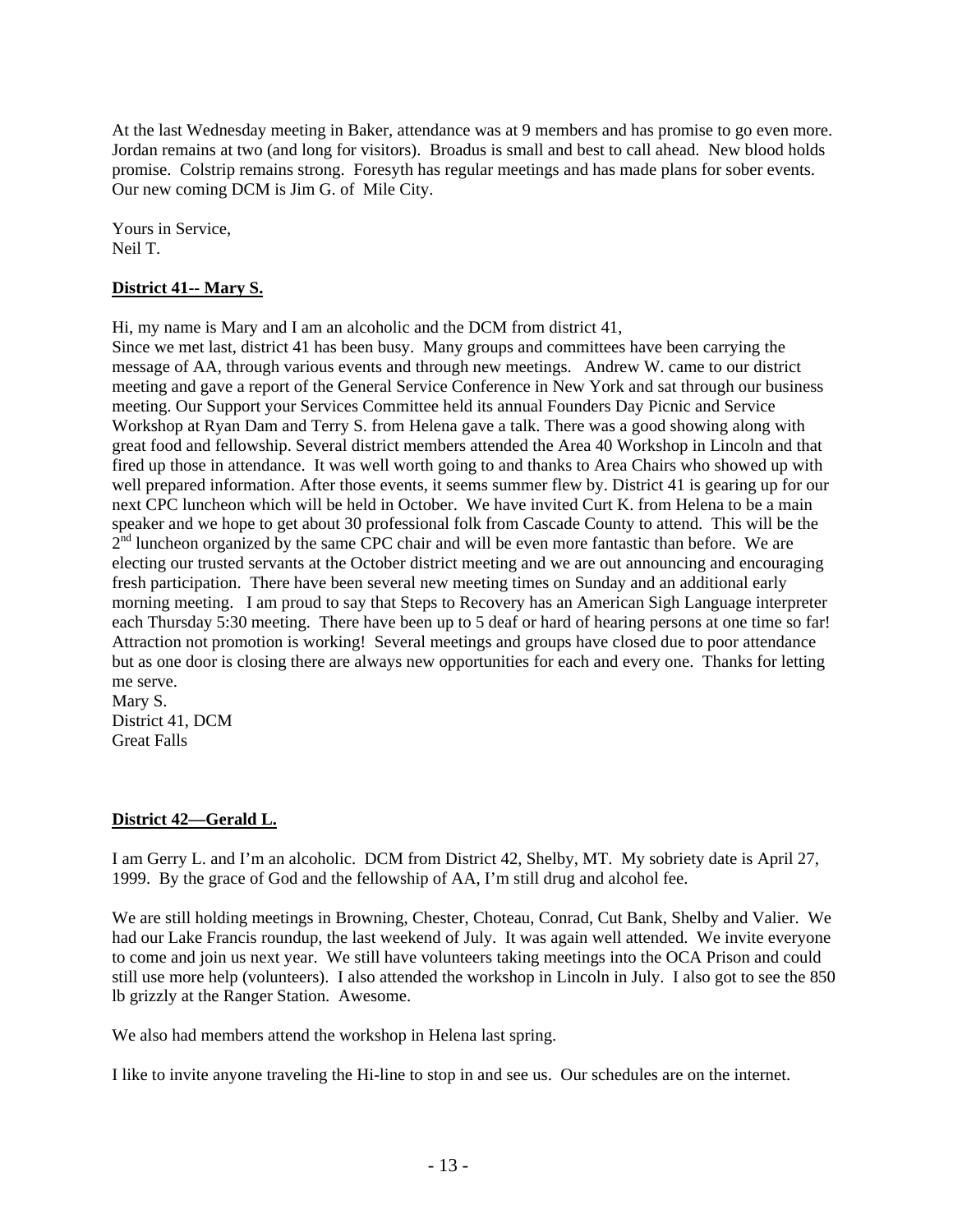In Service Gerry L.

## **District 51-- Doug M.**

Here it is fall assembly time again. My term as DCM is rapidly coming to an end. I have thoroughly enjoyed the challenges brought forth during the past two  $+$  years. A lot of growth has happened to District 51 AA. We still have the "old ones" but many new faces have rose up to meet the challenges of being sober. We have 22 meetings on any given week at different times to meet the needs of the alcoholic. Many of our members have opened up their homes and hearts to those less fortunate during the holidays and alone days. During this past summer we had three campouts on Beaver Creek. They were well attended. Fun and fellowship was abundant. As always the  $3<sup>rd</sup>$  Sunday speakers meeting will continue to be a main drawing card for the sober community. If you have a story to tell us please contact Robert F at 406 265-1301.

The fall mini conference set for October 3-5 at Havre's HRDC building is putting the final touches to make this one of the best we've put on. Speakers will be Joe G, Glasgow- Lori F Ennis- Earl F. Ennis-Jaimie L- Great Falls. They are set to share their Experience, Strength, and Hope

 During the Aug. Dist. meting Billi Jo D. was elected DCM for Dist 51. All of our committee chairs were filled or spoken for with members willing to continue or jump into service work. A big thanks to those who accepted and bigger thanks to their families for urging them on in sobriety.

As many of you know I have retired from education and moved to Billings. A big- big- big thanks to those who kept me on track, pulled me back to reality when my Ego got in way and to those who have shared their sobriety with me these past 2 years thus making my term as DCM a wonderful experience One Day At A Time.

In sobriety Doug M Area 51 DCM

### **District 61-- Tim M.**

District 61 includes the towns of Lincoln, White Sulphur Springs, Townsend, Boulder and Helena.

We have been steady with twenty-nine active groups in District 61 with some falling by the wayside and new ones arriving to take their place.

At our September District meeting we filled all district positions for the 2009-2010 rotation except for Alternate DCM, CPC and Workshops. There were 35 people at our September meeting.

Since the Spring Assembly we have held the following events in District 61:

- The Spring Roundup was held in District 61 on May 16, 17 and 18. We had approximately 300 in attendance. As always at these events the speakers were great, the fellowship wonderful, and the feast was a delight to enjoy. As for the financials there was \$3332.89 left over after all of this was paid for. Some say it was due to charging for coffee by the cup, and in the works of Mel who is no longer with us in a physical sense, "if they smell good I believe e'm", and I guess they do, smell good that is. In any case this "revenue over expenses" was split up as follows;
	- o District 61 got 30% or \$999.87,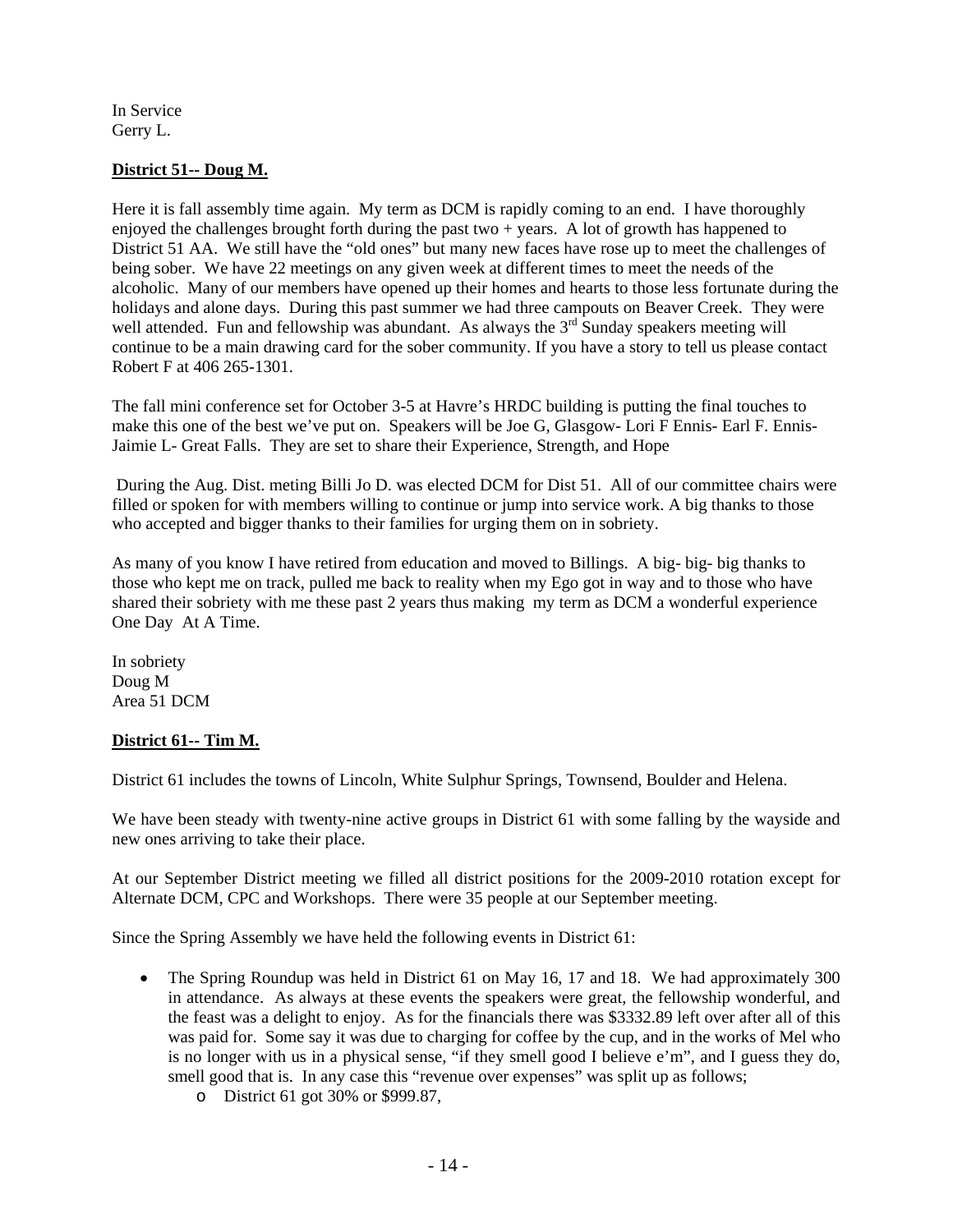- o Area Archives got 30% or \$999.86,
- o Area 40 got 20% or \$666.58,
- o GSO got 10% or \$333.29,
- o And the rest \$332.29 was sent up to Kalispell along with the \$1200.00 seed money for the Fall Roundup.
- We held our  $20<sup>th</sup>$  annual Grapefest on June  $7<sup>th</sup>$ . Our attendance was somewhat small, about a dozen. The enthusiasm was large however as we feasted on fried chicken, salads, great cookies and soda pop. Andrew our Area delegate gave an outstanding delegates report of what went on at the General Service Conference in New York. Norm L. from Helena was our speaker and had a very interesting and enlightening story to tell of his recovery.
- We had several groups sponsoring great picnics and Campouts during the summer months.
- The second annual, district 61 motorcycle trek traveled from Helena in July up through the Yaak valley, to Sandpoint ID, back down to the Cedar forest by Troy and back to Helena with 15 bikes this year with no accidents - what a trip this sobriety is.

### Ongoing:

- We continue to participate in the Area AA hotline and have seen our cost cut in half as a result.
- Our committees continue to:
	- o Hold and participate in various workshops around the district on alcoholism,
	- o Bring meetings into the jails in our district,
	- o Support AA at the prerelease, MCDC, WATCH and bridging the gap,
	- o Attend to the archives of the district, and
	- o Staff a district literature store.

Up coming events in District 61:

- Attitude of Gratitude will be held at the Colonial Inn on Saturday November 22nd. As always it will be a full day of meetings, fellowship, great speakers, and the foods out of this world.
- Please also keep checking the Area 40 website for other upcoming events in our District.

The District Treasury is overloaded. We have approximately \$5000.00 in checking, (even after paying all our chairs and me to be here), and \$900.00 in our prudent reserve. We know we need to put this money to use helping to get the message out to the still suffering alcoholic, and I have great faith that we can do this!

It is amazing to me that this rotation is drawing to a close. I was asked recently what I feel I have gained over this period. After some quiet reflection I think what this rotation has done to me is that I more and more come into situation, any situation not just an AA situation, looking not for what is wrong and being eager to point it out, but looking more for what I can bring to the table to make it better. Thank you for that, and may God Bless.

Sincerely, Tim M. District 61 DCM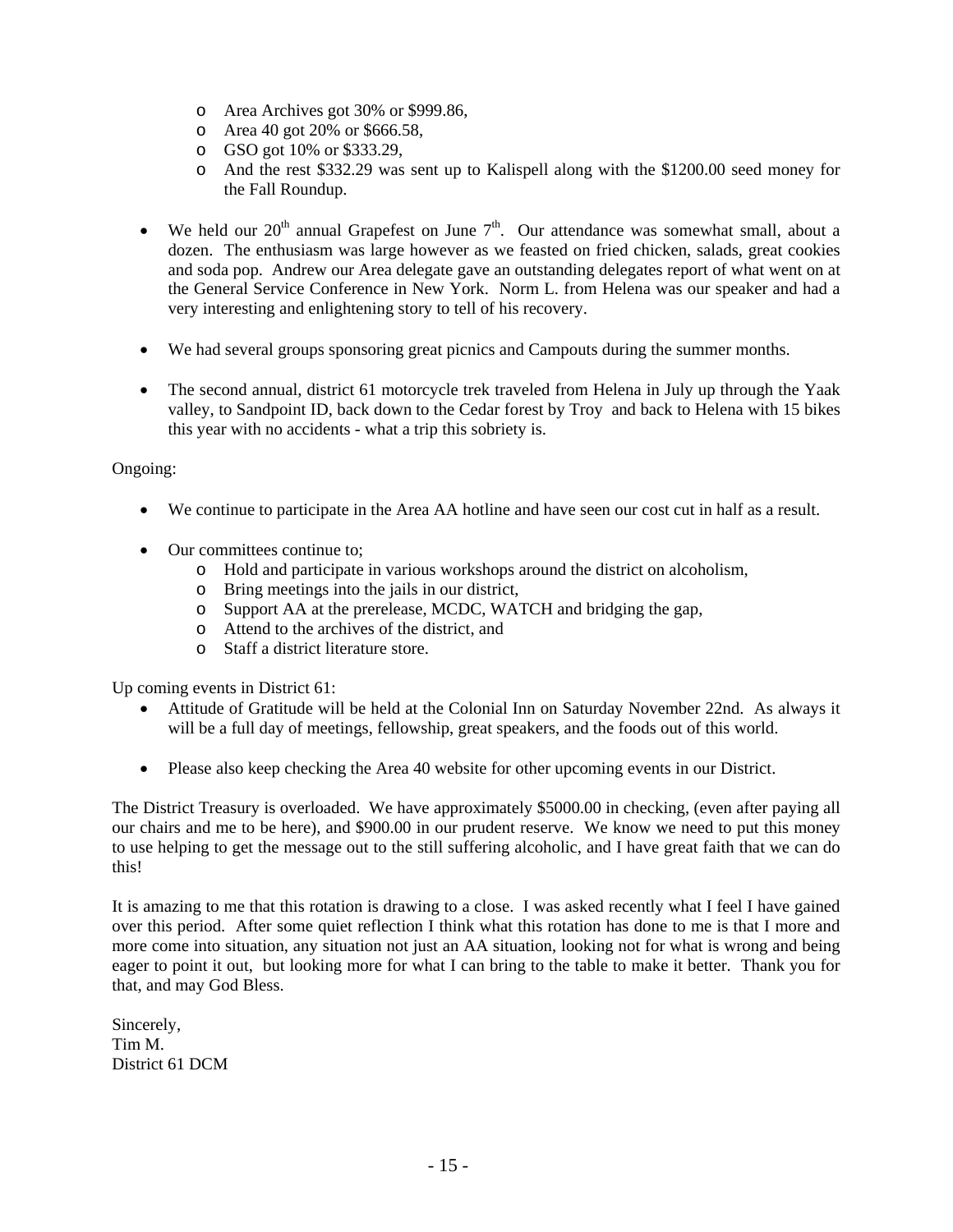# **District 71-- Richard P.**

Greetings from District 71 and welcome to the 2008 FaIl Assembly. My name is Rick and I am an alcoholic.

District 71 is located in the Southwestern corner of Montana with 30-35 active groups holding 70-75 meetings per week in Butte, Anaconda, Deer Lodge, Drummond, Opportunity, Whitehall, Dillon, Twin Bridges, Sheridan, Jackson, Lima and Phillipsburg. Our District meetings are held the 2nd Wednesday of each month at 7:10 pm in the old St. Ann's School in Butte. We average 12-14 people per meeting with 6-8 committee chairs and 5-7 GSR's attending regularly.

District elections were held this month and all committee chairs were filled. Kevin M. from Anaconda will be our new DCM this rotation. Congratulations Kevin, I'm sure you will do a great job representing District 71.

The Summer went by very fast, as usual. It started out with our annual Delegate's Day Picnic, Campout, and Steak Fry. Area 40's distinguished Delegate, Andrew W., gave us a very informative and interesting report on this year's General Service Conference. Thank-you Andrew, we are all grateful and blessed to have you represent us in New York.

In June, MCDC held another orientation. Anyone wanting to attend meetings at this treatment facility must attend prior to participating. We would like to especially thank Districts 61 and 72 for your support at MCDC. Other institutes in need of support/participation within our District are WATCH, Warm Springs, MSP in Deer Lodge, and START, to name a few.

Butte hosted the first Montana Drug Court Conference at the War Bonnet Hotel, Aug. 20-22. The event was Co-sponsored by the National Association of Drug Court Professionals. Jeff Kusher, Statewide Drug Court Coordinator, sent an invitation to GSO, who in turn contacted our Area 40 CPC chair, Terry S., who in turn contacted me, the Butte area DCM. After some heated and interesting discussion and debate among the Area Chairs and DCM's(mostly via e-mail) it was decided to participate with a Public Information display table. Thanks to Terry, Peggy H., District 71 Pl/CPC Chair, and a handful of AA members, we able to inform the attendees as to what AA is and is not. GSO provided all of the AA literature for our display table. We also gave a short informational workshop and held 2 closed AA meeting during the 3 day event.

Upcoming activities in District 71 include a Professionals Luncheon and a Service workshop to be held sometime after the new year in Butte.

I would like to thank Area 40, District 71, this Assembly and of course my Higher Power, for the opportunity to serve as DCM this rotation. I look forward to continuing in AA's recovery, unity and service, one day at a time.

Yours in Service, Rick P., DCM District 71

# **District 72-- Lori F.**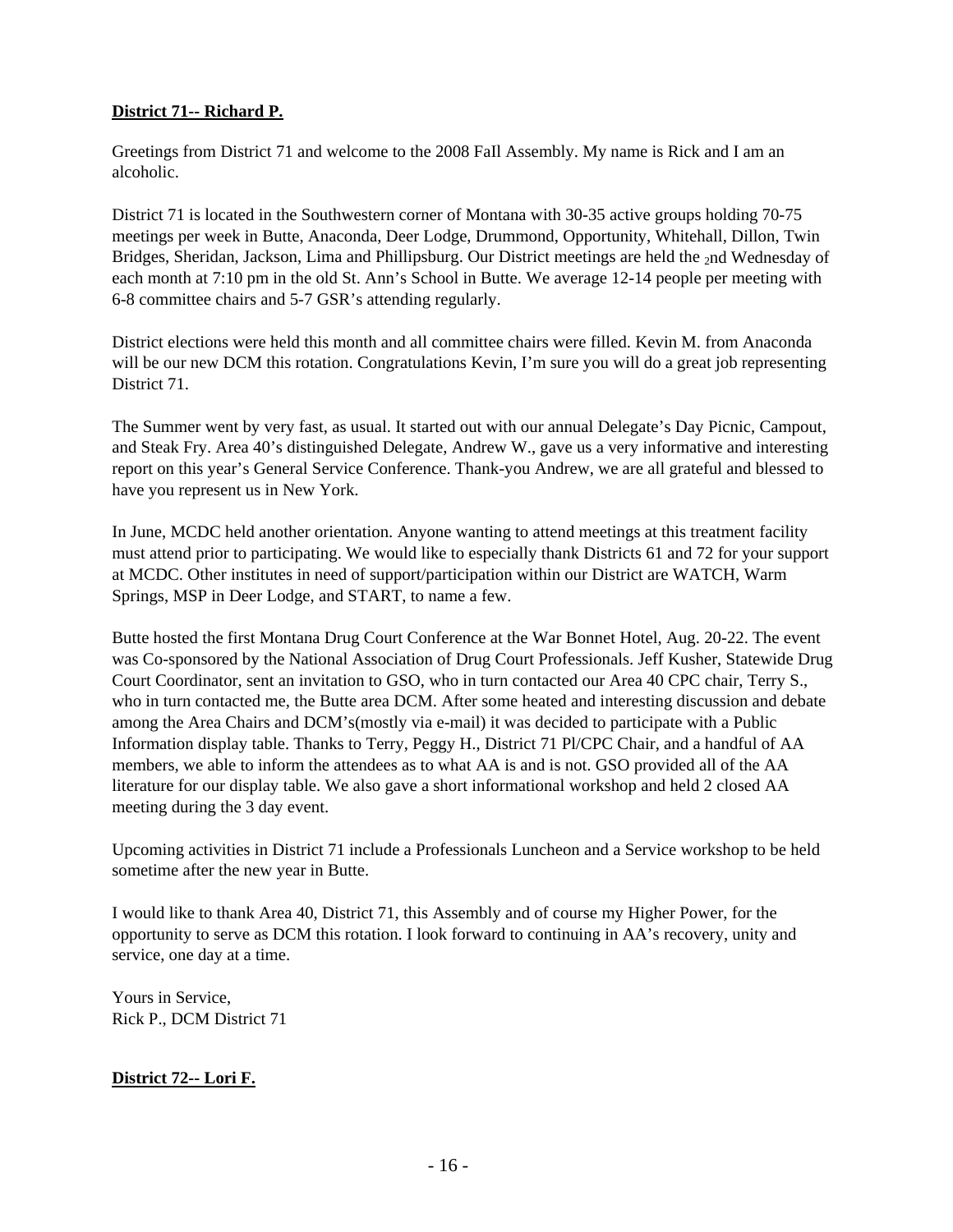Greetings from District 72! My name is Lori and I am an alcoholic. It's been a good summer in District 72 on the downhill side of this rotation. On June  $14<sup>th</sup>$ , we welcomed our Delegate, Andrew W., to Bozeman to report on the General Service Conference. He didn't seem at all intimidated by the three past delegates in attendance. Andrew's report was followed by a sharing session featuring some local oldtimers and a potluck barbeque.

We started our rotating out of town District meetings on May  $31<sup>st</sup>$  in Ennis, followed by Manhattan in June, Gardiner in July and Livingston in August. We held elections in July, and, much to my surprise and delight, we filled all of our officer and committee chair positions in one meeting! Unfortunately, the newly elected DCM, who was also our Round Up Committee Chair, recently had to resign. We elected a new Round Up Committee Chair in August, and we hope to elect a new DCM or Alternate DCM at our September meeting next weekend.

There is some interest in the District in preparing a submission for the AA Young People's Video Project. Our Special Events Committee Chair is hoping to get a video day organized soon as the General Service Office indicated that they are still accepting videos.

Upcoming events include a CPC Luncheon on October 28<sup>th</sup> and a GSR School in October or November. Arch W., the new Round Up Chair, and his committee are hard at work planning the Fall 2009 Round Up. It will be October 2-4, 2009 at the GranTree Inn in Bozeman.

The groups in the District have purchased thousands of dollars of literature this rotation. Our Literature Committee is currently looking at the feasibility of increasing our inventory, and perhaps having a store of some kind.

Group contributions are a bit down this year, although approximately 50% of the groups have been able to send  $7<sup>th</sup>$  Tradition support to the district. We have also had good attendance at District Meetings – even this summer!

Our Finance Committee will present a preliminary budget, or "spending plan" as our Treasurer re-named it, for our October District Meeting, with the goal of having a final budget passed for 2009 by our last meeting on December 13<sup>th</sup>, 2008. During this process, I like to remember the Responsibility Declaration: "I am responsible. When anyone, anywhere, reaches out for help, I want the hand of A.A. always to be there. And for that: I am responsible."

When my name came out of the hat and I was elected DCM two years ago, I was blessed to inherit a district that had a strong foundation and framework built by many past trusted servants. I also had the help of a great group of folks serving as district officers, committee chairs and GSRs. I am grateful to all the people, past and present, who had a hand in making my job much easier.

It's hard to believe that the end of this two year rotation is in sight. I have found that at my age, time seems to fly whether I'm having fun or not! All kidding aside, I have enjoyed serving District 72 as DCM, and I hope that I have contributed even a fraction of the amount of spiritual benefits I have received. Abraham Lincoln once said "Better to remain silent and be thought a fool than to speak out and remove all doubt." I suspect that there have been several times in the past two years when I have removed all doubt – but those instances have reminded me to be humble, and have caused me to reexplore the traditions and concepts. I have learned a great deal more from my mistakes than from my successes, and I have learned to trust the informed group conscience.

It has been a privilege and honor to serve District 72 and Area 40, and I look forward to what my higher power has in mind for me next.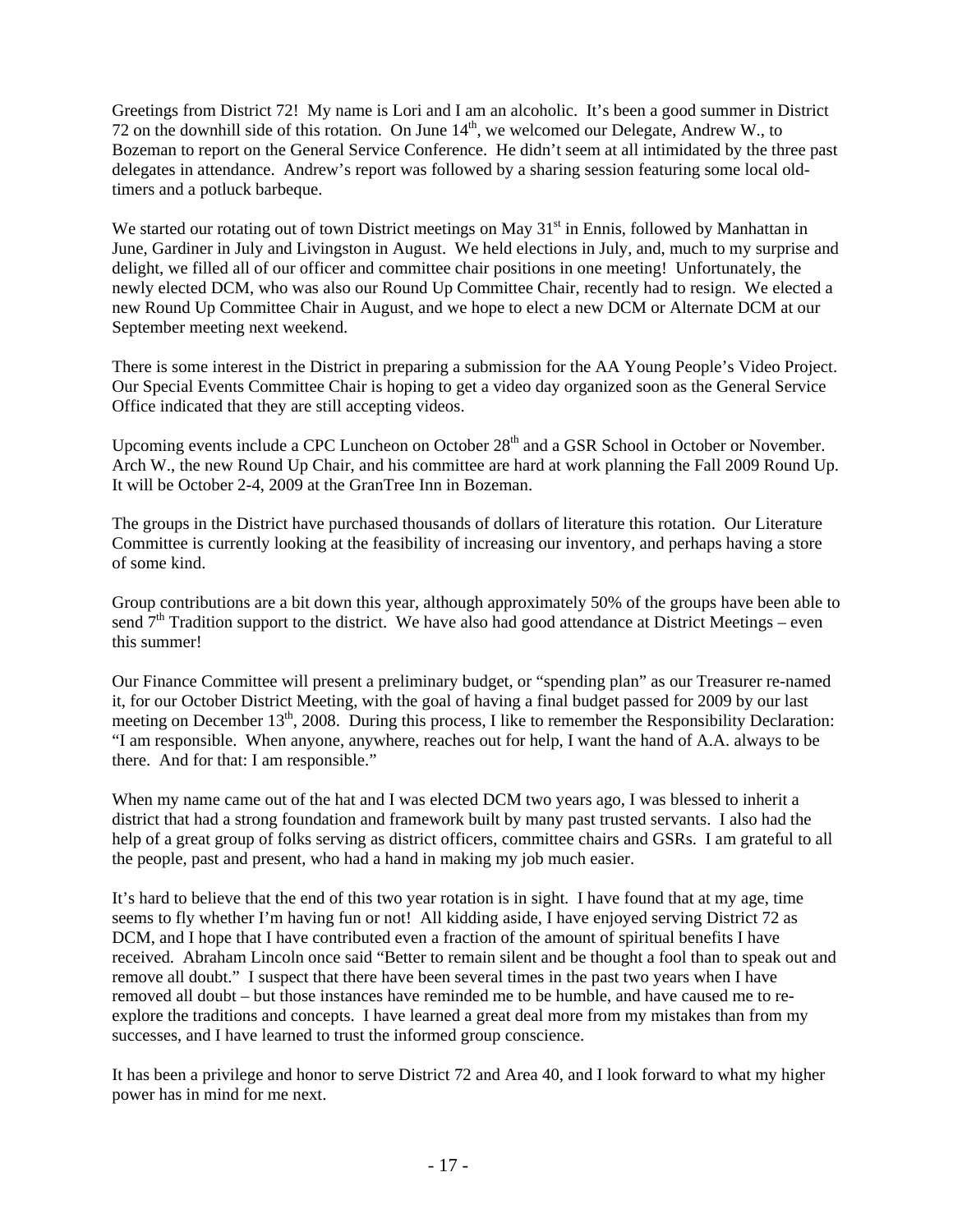Lori Fink, District 72 DCM

### **District 81 Paula H.**

Good morning, District 81 is represented today by more than half of its registered groups. It is a joy to see the excitement for service grow in the District. This is due, I believe, to the GSRs going back to their groups after Area Assemblies with an energy they had not had before they came. Dedication to the program is exhibited by people willing to serve as GSRs and Committee chairs despite their house burning down and severe illness in the family. GSRs come regularly to District meetings from Polson, T Falls, Plains, Frenchtown, and Ronan. In addition, I think I can safely say that all of our District Committee chairs have been filled for the next rotation! (One chair is yet to be elected, but we have a candidate.) I read in the Grapevine this month that "Service is the core of sobriety; the key to feeling we belong." I truly believe it.

We have 36 groups in Missoula and 90 meetings per week. Our newest groups are a Beginner's group and a group at Valor House, a home for homeless Vets in Missoula, and additional meetings in Thompson Falls and St Regis.

District 81 had a great Founders' Day. We started the day with a panel of past DCMs. Our recent past DCM, Julie R, came all the way from Boise, ID to be with us. The panel went back to 1989. Then we adjourned to a local park for a potluck and our annual softball game. Also in June, the T Falls group hosted their second annual potluck . In August we held a movie night with popcorn and soft drinks. Our Delegate, Andrew, spoke about the General Service Conference. Thank you, Andrew. Afterwards, we saw the movie, My Name Is Bill W.

The Phone Committee has been hard at work, updating the phone list and discussing alternatives to the 888 service. The Archives Committee has continued to go through a massive amount of material, and has continued transferring speaker tapes to CDs. PI is expanding its sphere of influence to truck stops and the court house. People are stepping up to fill the commitments of the CPC, Treatment, and Corrections committees.

Our summer out-of-town meeting was held in Thompson Falls this year. We were treated with a yummy potluck and got to meet in the air-conditioned Senior Citizen Center! Thanks to the wonderful folks in Thompson Falls.

Upcoming events: Halloween Party in October Thanksgiving potluck on Thanksgiving Day Christmas potluck Christmas Day New Years marathon Various Round-Up fundraisers

As a friend of mine has said: " I never willingly take on a service position, but I always benefit greatly from them."

I am so glad to be of service,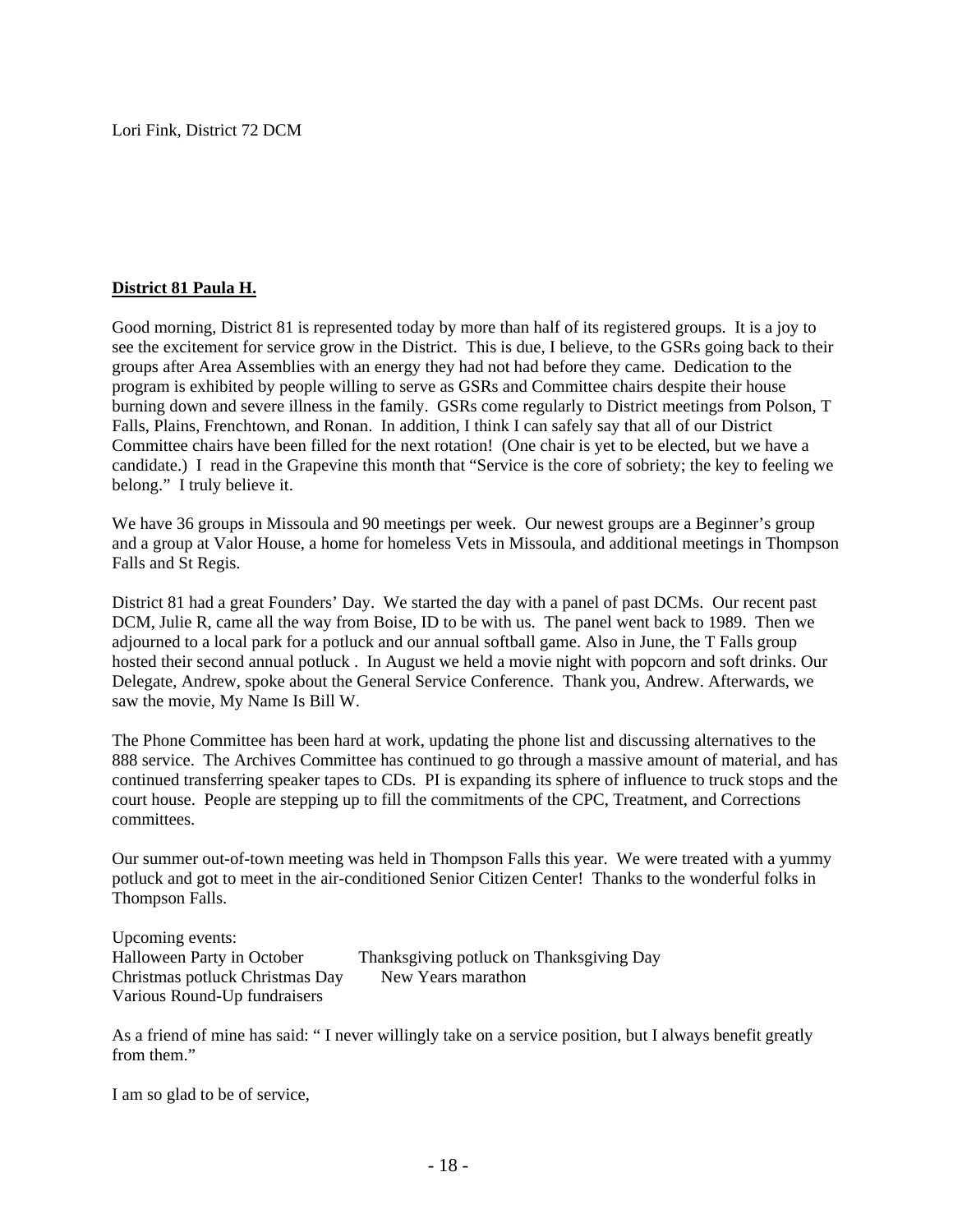Paula H., DCM District 81

# **District 91-- April A.**

Hello everyone, my name is April, I am an alcoholic and I am the DCM for District 91 tucked away in the northwest corner of the state.

This summer we had Andrew W. over to give his delegate's report, we also had Terry S. over to have a CPC workshop. Both were interesting and well attended. Thank you to both of you for your time. There is much going on this fall, first is the Fall Round Up in Kalispell at the Red Lion Hotel in the Kalispell Center Mall on September 26-28, the second is the annual Fall Refresher event at the Flathead County Fairgrounds Country Kitchen on October 18 & 19, next is the annual Women's Recovery Weekend on Flathead Lake October 24-26. I have flyers for all events for those who are interested. District 91 has started the election process to replace the current trusted servants with new members who are willing to serve. We have elected Libbie L. as our new DCM, she is here this weekend getting her "assembly legs", and our new alternate DCM is Sam B. We welcome our new servants and thank them for the willingness to serve. We are continuing elections throughout the fall until we get 'er done. We are already planning our Into Action Weekend which usually takes place in February; more will be coming out about that before the event. District 91 will more than likely hold a Christmas Alcathon on December  $24<sup>th</sup>$  and  $25<sup>th</sup>$ , meetings every hour on the hour. Then the Flathead Valley Intergroup will host their usual New Year's Alcathon on December  $31<sup>st</sup>$  and January  $1<sup>st</sup>$ .

This will be my last Assembly as District 91's DCM. I am somewhat relieved and also a little sad. This position has been quite the learning experience and has humbled me more than once in the two years I have served. I wanted to do right by the fellowship and in particular those alcoholics who put their confidence in me. I am sure I fell short at times but not from lack of caring. As we all have heard in these rooms, just when a person finally catches on to what it is they're supposed to be doing, it is time to rotate out. Maybe this service structure is built this way to keep us all humble, who knows? But it sure is a wonder we can function.

 It has been a pleasure and a great inspiration to me to see the numbers of interested and enthusiastic AA members active in general service in this district. I want to offer my thanks to all the AA's who are active in service in district 91; they have made my job so much easier. There has always someone willing to be of service and to take care of any task that might need to be taken care of. It has been a pleasure to serve on the Area 40 committee and the fellowship of Alcoholics Anonymous.

# **District 93-- John V.**

Greetings from the Bitterroot valley. Glad to be here with all of you.

Most of our District positions are filled for the new rotation. Also have a new group in Stevensville giving us a total of 14 in our District.

Our campout this past June at Painted Rocks was a great success. The water was cold but we still had fun and great fellowship.

A.A. continues to grow with sobriety and it keeps getting better for all our members, new ones as well as the ones greeting them with our "singleness of purpose" of recovery from alcohol.

Like to thank my district for giving me this opportunity to serve as DCM and I look forward to more service for A.A.

Thank you.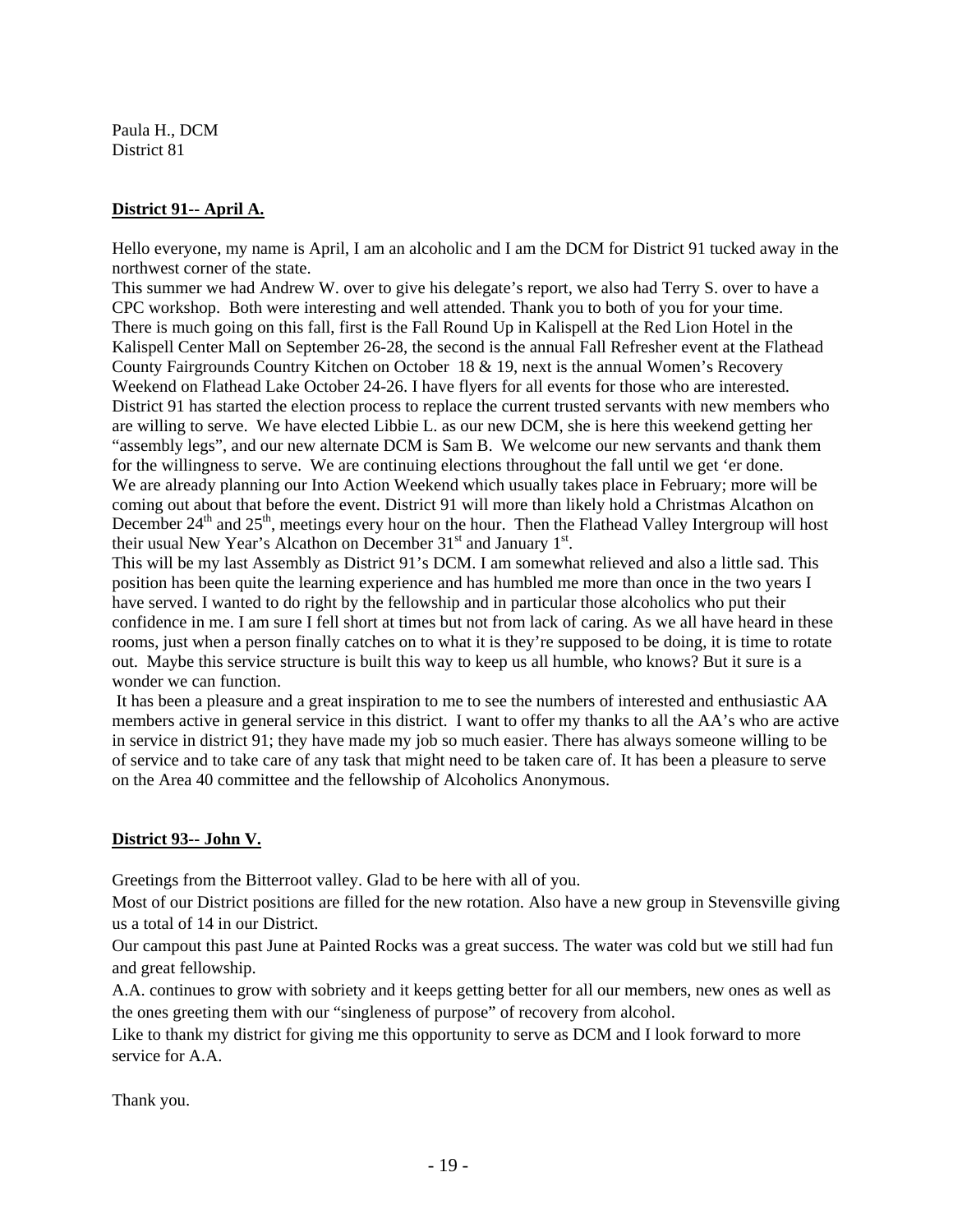John V.

# **Area 40 Advisor—Scott W.**

No report sent

# **Area 40 Archivist—Gerry R.**

Good Morning Everyone!

My name is Gerry R. and I'm an alcoholic. I also have the honor of serving you as your Area 40 Archivist. I would like to extend a warm welcome to old friends, new friends, and soon-to-be friends.

For those of you who are old enough to remember Tina Turner doing "Proud Mary," this report is going to start out easy, but its going to finish "rough!"

I was invited to present an Archives display at the Helena Roundup this spring, and it was very well received. The District 61 Roundup Committee has since made an extremely generous contribution of nearly one thousand dollars to the Area 40 Archives. Okay, so I lied a little about starting out easy. Thank you District 61 for your generosity.

I have not yet received an invitation to the Kalispell Roundup, but talks are underway.

I was also asked to take a display, and participate in an Area 40 Workshop held in Lincoln this July. It is always a treat to take the Archives to places that don't often get the opportunity to see them.

Two significant material contributions were made to the Area 40 Archive this past summer. Linda B. the Area 40 Literature Chair graciously turned over a lot of her records and allowed me to pick through and take whatever I needed for the Archive, and return the rest to her. I returned those boxes to her last night with little more than a few blank expense reports, some rubber bands, and a highlighter in them. Thank you, Linda.

You will all be happy to know that the Scott W. wing of the Area 40 Archive was officially launched this summer when Scott traveled to Helena and dropped off a trunk-load of material that he had gathered from his time in service to Area 40 as our Delegate. And, as he does everything in service, he did this with a smile. Thank you, Scott, for your contribution to the Archive, and for your loving service to Area 40 and Alcoholics Anonymous.

Speaking of service, many of you here are either rotating in to a new position, or rotating out of an old one. There are those of you too, who qualify as "sicker than most" who are doing both at the same time. What ever the case, please see me so I can give you a letter concerning the care and eventual submission of your service records.

Election Assemblies are always very moving events for me. Thank you to everyone rotating in, or rotating on, for your willingness to serve Alcoholics Anonymous.

Now, the rough stuff.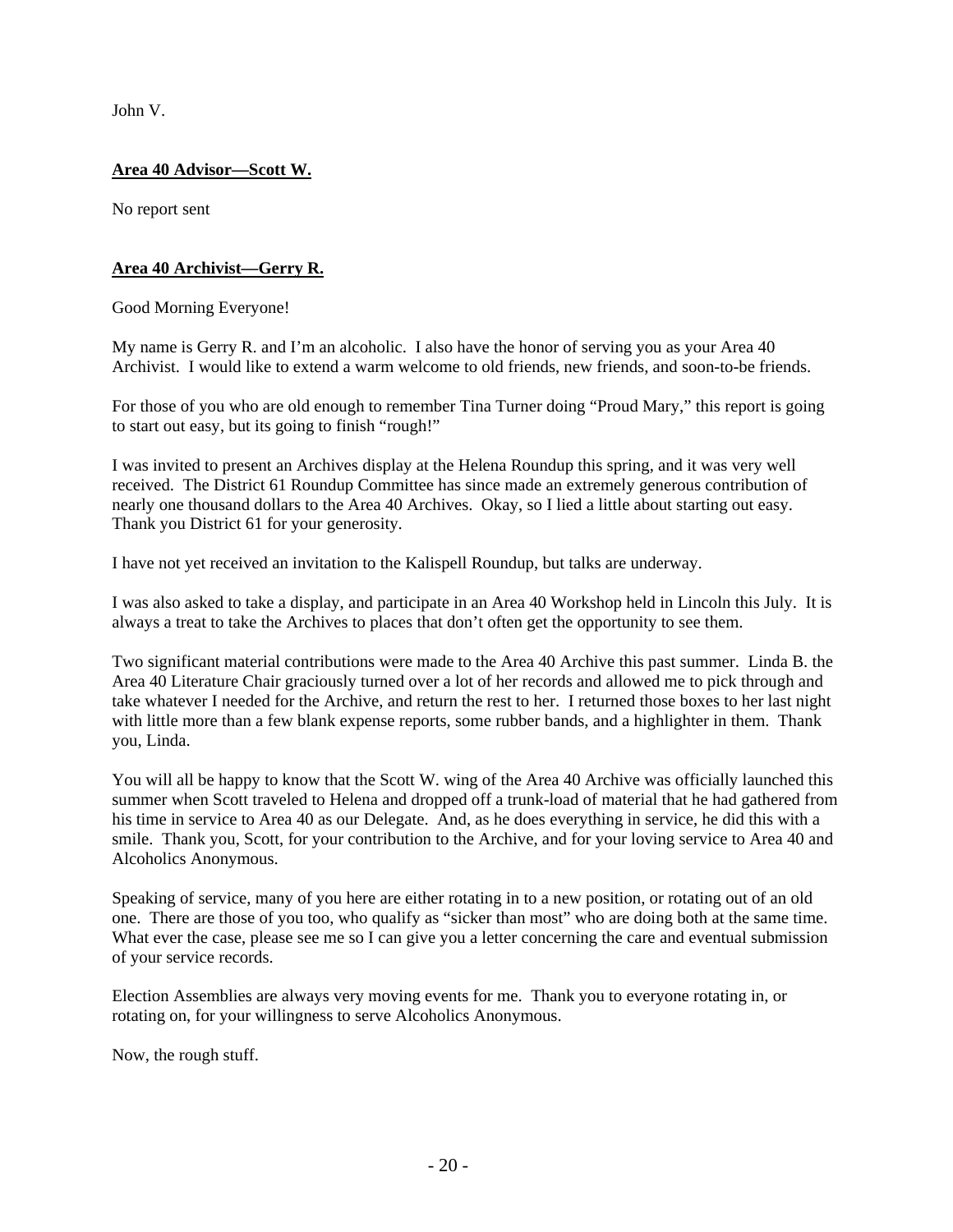The Archives display for this Assembly centers around my recent trip to the National AA Archives Workshop held in Niagara Falls, NY. In lieu of presenting a lot of artifacts, I felt it would be best to utilize the display to present some of the story of the amazing journey that you allowed me to participate in.

In addition to the photos and information from that trip, I have included some photos and information from a side trip to Akron OH that my wife Connie and I were able to take after the workshop ended. Just to assure you, this second trip was taken at our own expense.

There is simply too much information there to cover in this five-minute report so please, catch me during the breaks and pummel me with your questions. Better yet, invite me out to do a presentation at your next event. I must warn you, the entire trip ended just last Tuesday so I'm still a ball of fire looking for a place to land – be prepared.

Finally, some exciting news! One thing I was charged with when I was given this opportunity, was to bring back as much information on AA archival work as possible. So, I got to thinking, and I asked myself, "Why not just bring back the entire workshop?" While there, I took the initiative to place a verbal, non-committal, intent to bid for Area 40 to host the 2011, 15<sup>th</sup> annual, National AA Archives Workshop. Everyone I spoke with at the event afterward was very excited at the prospect of bringing the workshop to Montana, and I believe we would stand a very good chance of earning the bid if we chose to pursue it. The workshop is held much like a regional forum and is self supporting with seed money provided by the previous years' workshop. I will be preparing an agenda item for the spring 2009 Area Assembly so we can discuss the possibility of Area 40 placing a bid for the workshop. I have the bid guidelines with me this weekend for anyone interested in looking them over.

Thank you all, most sincerely, for allowing me to be of service.

# **Area 40 Webmaster—Alex M.** http://www.aamontana.org

At this past Spring Assembly I was asked to develop an area on the website so that each District could have a mini-site that would include a calendar of events and a section to make documents available to the District.

I was also asked to continue the development of the Admin section for the Area's 800 number volunteer listings.

I am happy to report that these two items have been developed, tested and are now live on the website.

The District mini-sites can be found by using the 'area 40 business' link on the left hand menu. Right now I have some bogus information so folks can get an idea of what they look like.

The 800 number Admin area is available to volunteers that procure a username and password from me. Folks who have volunteered for these positions have usually been referred to me by the DCM's or PI chairs for each District.

Other than that it has been business as usual for the webmaster. Visits to meeting listings continue to be the number one box office hit of the website. As I do every Assembly, I would like to thank all those who volunteer to update the meeting listings online. Your efforts keep state and out of state travelers as well as folks new to AA with a means to find a meeting.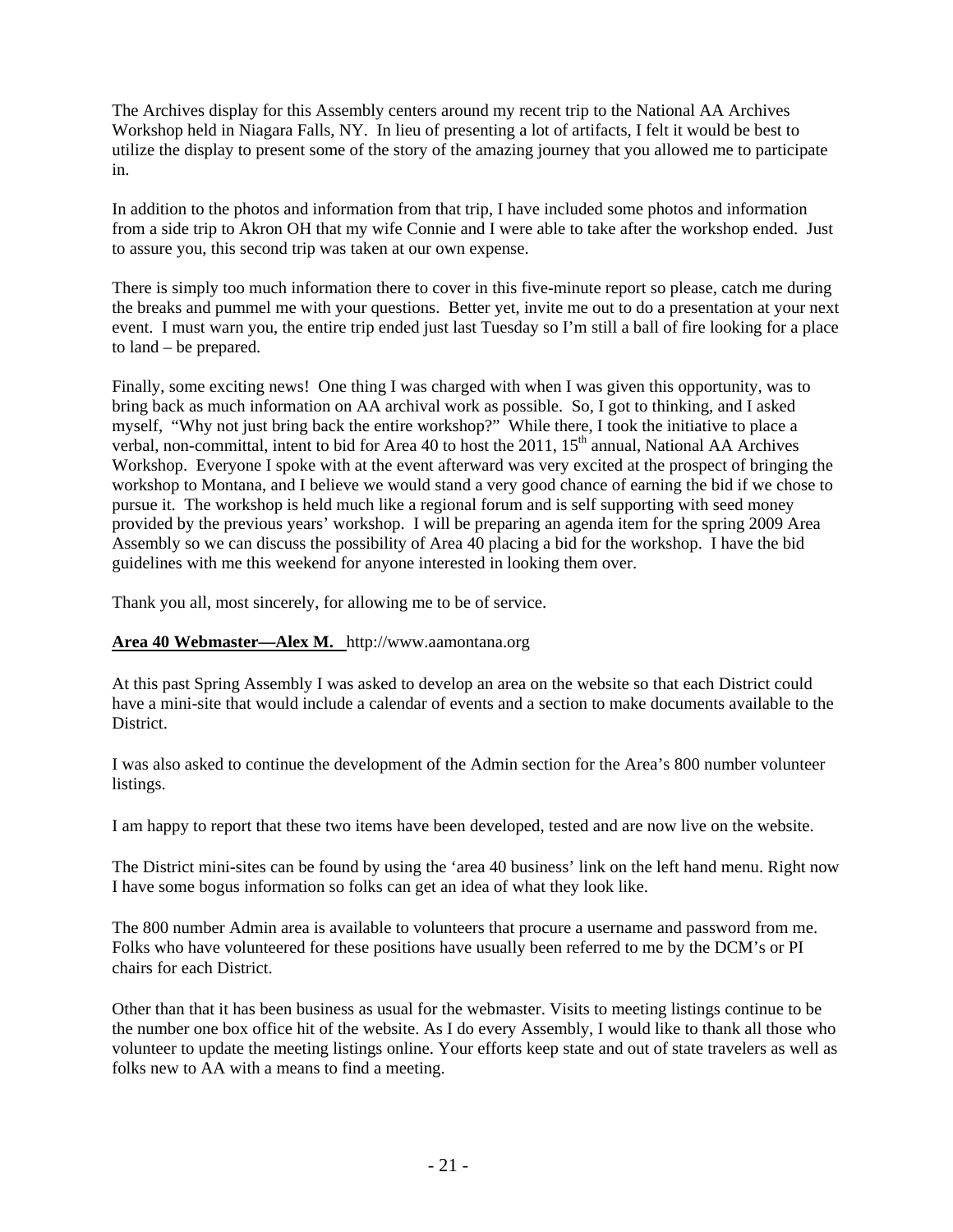Yours in service, Alex M. Area 40 Webmaster

### **ASSEMBLY ELECTIONS**

Those willing to stand for **Area Delegate** were as follow:

Carole B., Current Area Chair Lori F. Current District 72 DCM Lloyd B. Past Area CPC Chair Joe H., Past Area Chair Sid G., Past Area Treasurer

After following the Third Legacy, on the third vote **Carole B. was voted as the new Area 40 Delegate**

Those willing to stand for **Area Chair/Alt Delegate** were as follows:

Terry S, Current Area CPC Chair Lori F., Current District 72 DCM Lloyd B., Past Area CPC Chair Sid G., Past Area Treasurer

After following the Third Legacy, on the fourth vote, a motion was made to cease elections. The names of Terry S. and Sid G. went into the hat and **Terry S. became the new Area 40 Area Chair/Alt Delegate**.

Those willing to stand for **Area Treasurer** were as follows:

Linda B., Current Area Literature Chair Lori F., Current District 72 DCM Gary, from Dist 81 Doug M, Current District 51 DCM

After following the Third Legacy, on the fourth vote, **Linda B. was elected as the new Area 40 Treasurer**.

Those willing to stand for **Area Secretary** were as follows:

Lori F., Current District 72 DCM April A., Current District 91 DCM Larry H.,.from Dist 91

After following the Third Legacy, on the fourth vote, a motion was made to cease elections. The names of Lori F and April A. went into the hat and **April A became the new Area 40 Secretary**.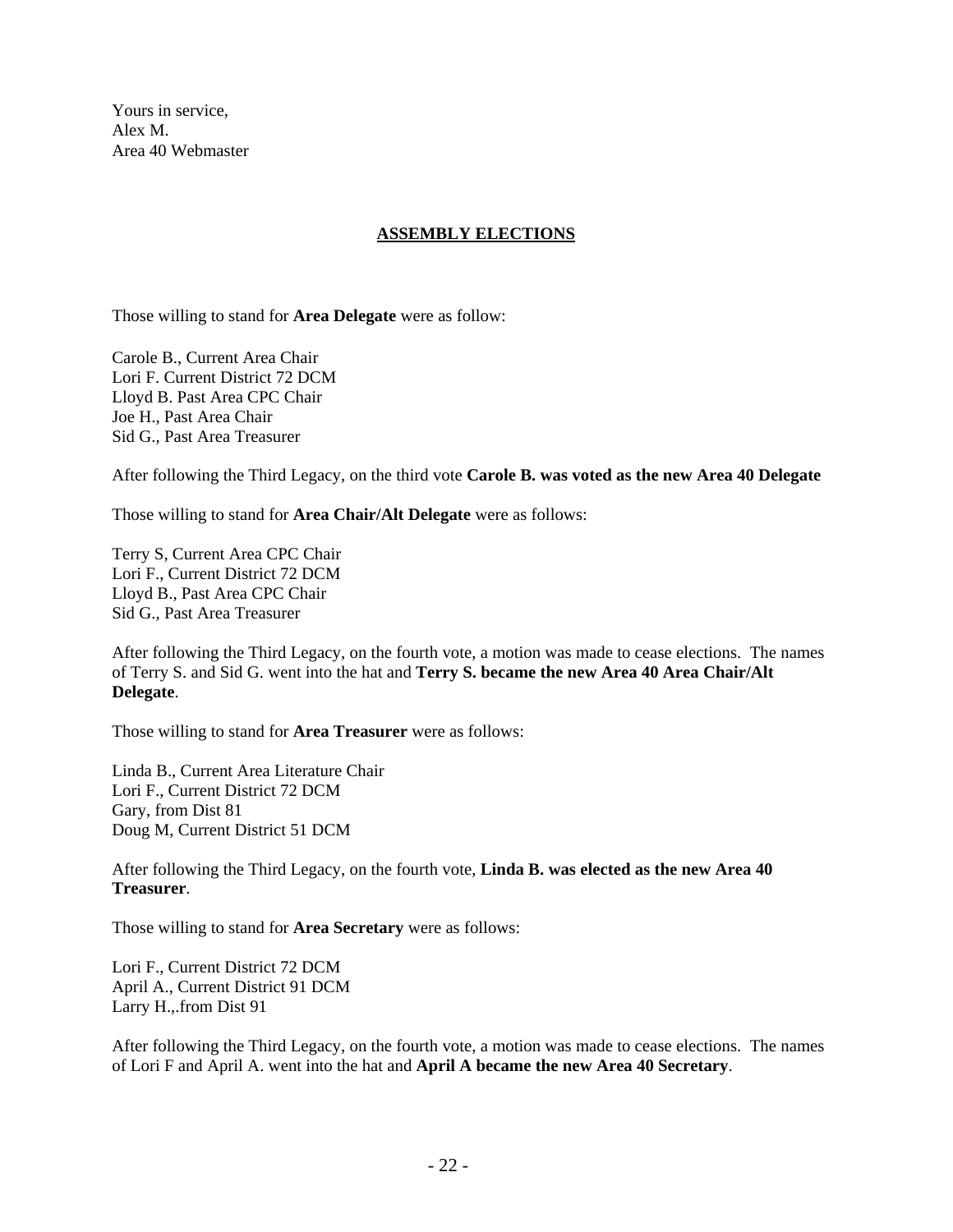The remaining committee Chairs were voted by nomination and willing to serve. Elections were conducted by a show of hands. The following were those who were willing to stand and the new Area Chair.

### **Archives Chair**:

Lori F Rich K. Connie R.—New **Area Archives Chair** 

**CPC Chair:**  Virginia R—New **Area CPC Chair**  Rich K.

**Corrections Chair:**  Mary S—New **Area Corrections Chair**  Mike B.

**Grapevine Chair**  Rich K—New **Area Grapevine Chair** Sam B **Literature Chair**  Lori F—New **Area Literature Chair** Tim H.

**PI Chair**  Tim M—New **Area PI Chair**  Tim H Paula H

**Treatment Chair**  Doug M Mike B Paula H—New **Area Treatment Chair** 

**Triangle**  Larry H Cleve—New **Area Triangle Editor** 

### **Elections for Trustee At Large Nominee**

Those willing to stand fir **Trustee at Large** were as follows:

Earl F., Past Delegate Panel 53 Bob H., Past Delegate Panel 42

After following the Third Legacy, on the fourth vote, a motion was made to cease elections. The two names were put in a hat and Bob H. became **Area 40's Trustee At Large Nominee.** 

# **COMMITTEE ASSIGNMENTS**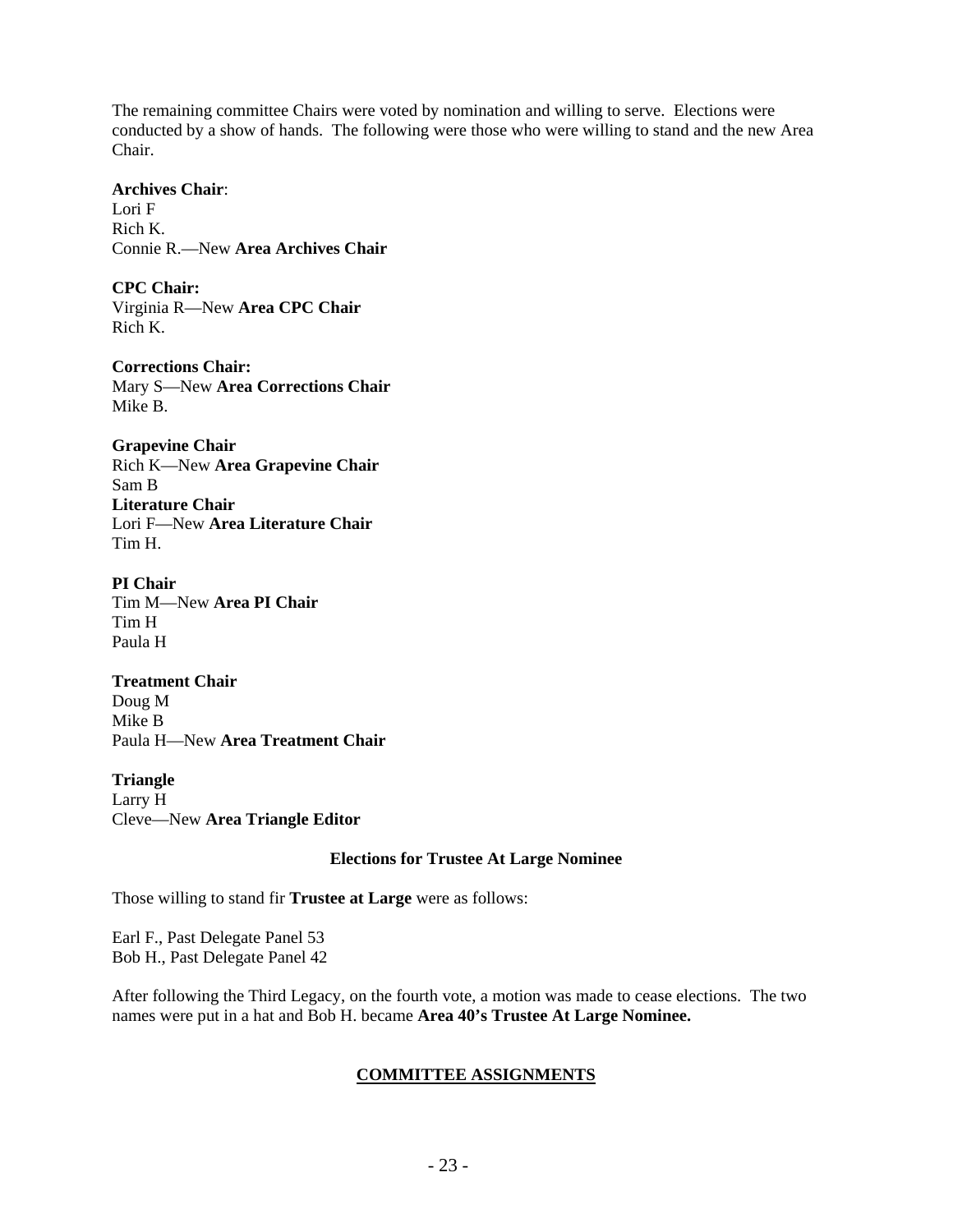The following is the district assignments for each district. Each district has two representatives, the DCM and a District Representative (DR). You will see that two districts will have more District Representatives than others. This is a random pick to provide 4 voting members per committee.

| <b>Finance Committee</b>     |                | <b>Grapevine Committee</b>  |                |  |
|------------------------------|----------------|-----------------------------|----------------|--|
| Delegate                     | Alt Delegate   | <b>DCM</b> District 91      | DR District 71 |  |
| DCM District 72              | DR District 11 | DCM District 81             | DR District 61 |  |
|                              |                |                             |                |  |
|                              |                |                             |                |  |
| <b>Archives Committee</b>    |                | <b>Literature Committee</b> |                |  |
| <b>DCM</b> District 71       | DR District 23 | <b>DCM</b> District 31      | DR District 93 |  |
| <b>DCM</b> District 11       | DR District 91 | <b>DCM</b> District 12      | DR District 91 |  |
|                              |                |                             |                |  |
|                              |                |                             |                |  |
| <b>CPC Committee</b>         |                | <b>PI</b> Committee         |                |  |
| <b>DCM</b> District 21       | DR District 81 | DCM District 93             | DR District 51 |  |
| <b>DCM</b> District 51       | DR District 42 | <b>DCM</b> District 23      | DR District 12 |  |
|                              |                |                             |                |  |
|                              |                |                             |                |  |
| <b>Corrections Committee</b> |                | <b>Treatment Committee</b>  |                |  |
| <b>DCM</b> District 41       | DR District 72 | DCM District 61             | DR District 21 |  |
| DCM District 42              | DR District 31 | Dr District 41              | DR District 71 |  |

# **Standing Committee Meetings**

### **Archives/structure—Conrad M.**

Conrad called meeting to order.

Archives:

Policy & Procedures have been change in the web site per Gerry.

### Structure:

Lori emailed copies of correspondence and draft of Adhoc Committee meeting of Spring Assembly to committee members. Reviewed last spring. Draft recommendation discussion last spring. Lori preassembly finance line items, sent to committee members. Change in wording of Item #1. Item #2 changes re: local presenters. District as hosts to determine content. See correspondence. Item # 2 changes- include coordination with DCM's. Possibly delete #3—Scott comments. Joe comments. Bob comments. Gerry comments.

Motion made by Dan and  $2<sup>nd</sup>$  by Lori. "Area 40 participate in and fund expenses for presenters to Pre-Assembly, allowing for one each, etc. (Discussion ended. Reading of recommendation. Voting, 3 for 1 against.) Minority opinion. Vote stands.

Item #2 Gerry comments, Bob comments, Mary, Bud, much discussion. Bud made motion to rescind previous motion. Seconded by Dan. Unanimous! Lori made motion, Dan seconded.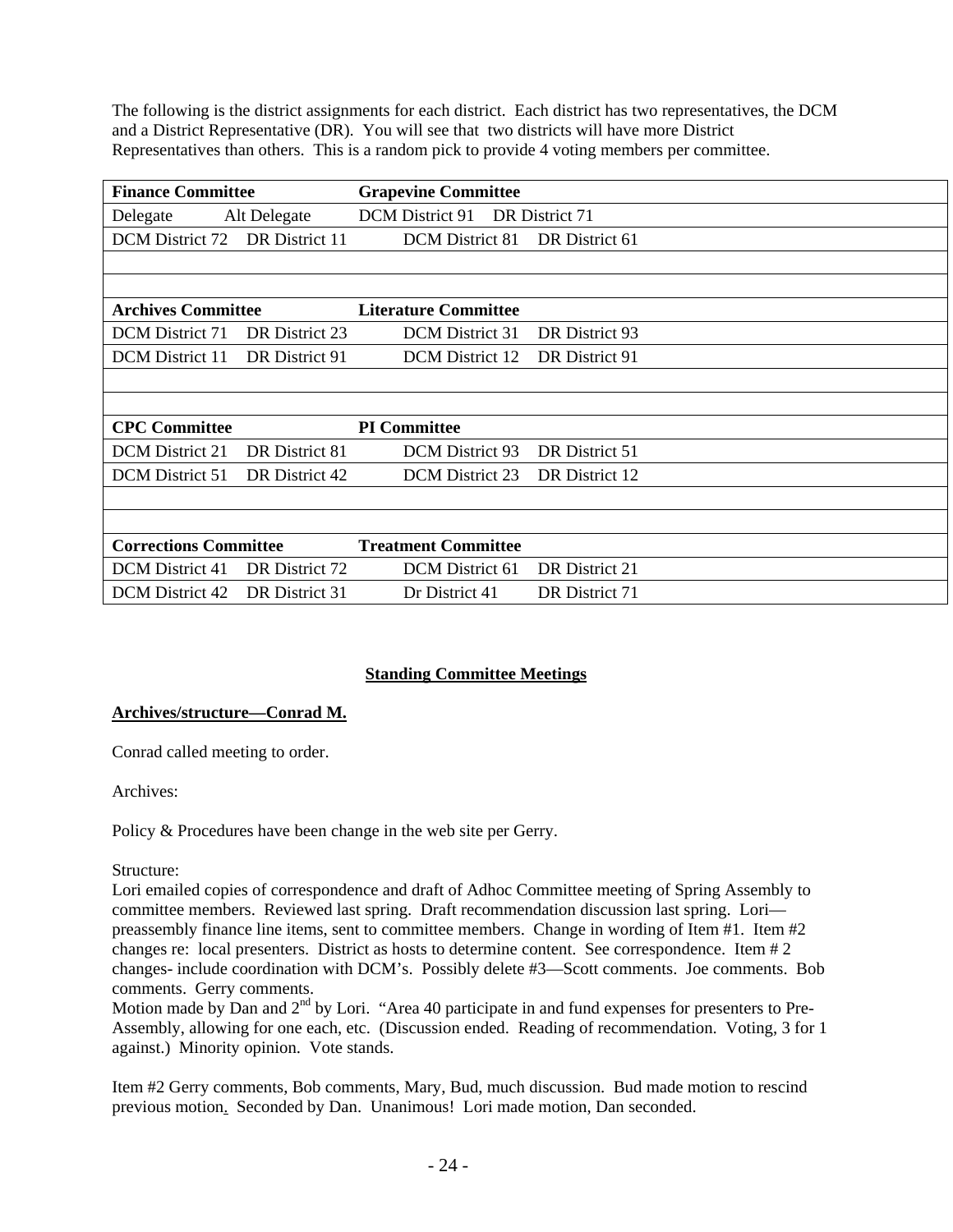## **Archives/Structure recommends that Pre-Assemblies continue to be held in Area 40 prior to each Spring Assembly.**

## **FLOOR DISCUSSION:**

Terry: Will this be a line item?

Conrad—I don't know who does that.

Carole—Assembly does now.

# **Vote—For 64 Against 8, no minority opinion expressed**

Item #C—Evaluate the Area 40 workshops for usefulness and effectiveness.

For usefulness—discussion—

Gerry—not many people attending  $87-22= 65$  attendies  $= $37.00$ 

**FLOOR DISCUSSION:** 

Rich—Don't always have opportunity to invite Area Chairs. Now we have to let them know—Area is willing to spend.

Paula—Lincoln had no one from Lincoln attended. 99% of attendees from more populated areas.

Lori—Workshops overwhelming well received. We are just preaching to the choir.

Brandon—What numbers are we looking at to make it cost effective?

Scott-- 2006 Assembly decided on workshops. Lincoln only has  $11/2$  sober members in Lincoln. Return on investment—there is no way of figuring. The point was to take Area Committee Chairs out to

the Area where GSR's and group members do not have the opportunity to go to Area.

Gerry—Is one time around enough to see if the workshops are working?

Lynn—was taken to a workshop in Kalispell. Without workshop she would not have taken the steps to follow thru to be here.

Andrew—Is this a no recommendation coming from the committee? If there is no recommendation, the workshops are done.

Tim—Concept on return on investment is to move ahead—start small and grow.

Doug—Went to Glasgow with another individual. Felt good about workshop. Excited.

Bill—Participated in all 4 workshops. The return was when I picked up an article the Archivist brought with him about the prison. I shared with the inmates later and shred that a spearhead can start from that.

### **Literature—Linda B.**

There were five people present for our committee this assembly. Thank you again, Kyra, for the wonderful note taking. The literature display has been cleaned up and updated for the next rotation. Outdated materials have been sent to the Archives for their preservation and safe keeping.

Our committee has thoroughly reviewed and discussed the four agenda items provided to our committee. They are as follows:

1. Discuss the process for updating AA literature. There are two different updating models. The first one is that of editorial updates. These are standard publishing practices that are done on literature by the professional editors and publishers. These are done based on distribution numbers and available resources and time schedule.

The substantial revisions that require the conference process and approval are revisions that come from the fellowship. These are calls of concern or a need for revision. The concern for an update can come from an individual, group, district, or an area. Revisions or updates are discussed, reviewed, and recommended by our conference procedure. A current example that we might follow is our Native North American updated pamphlet or one we will soon see on our agenda, Thoroughly revise the, **"**Q & A's on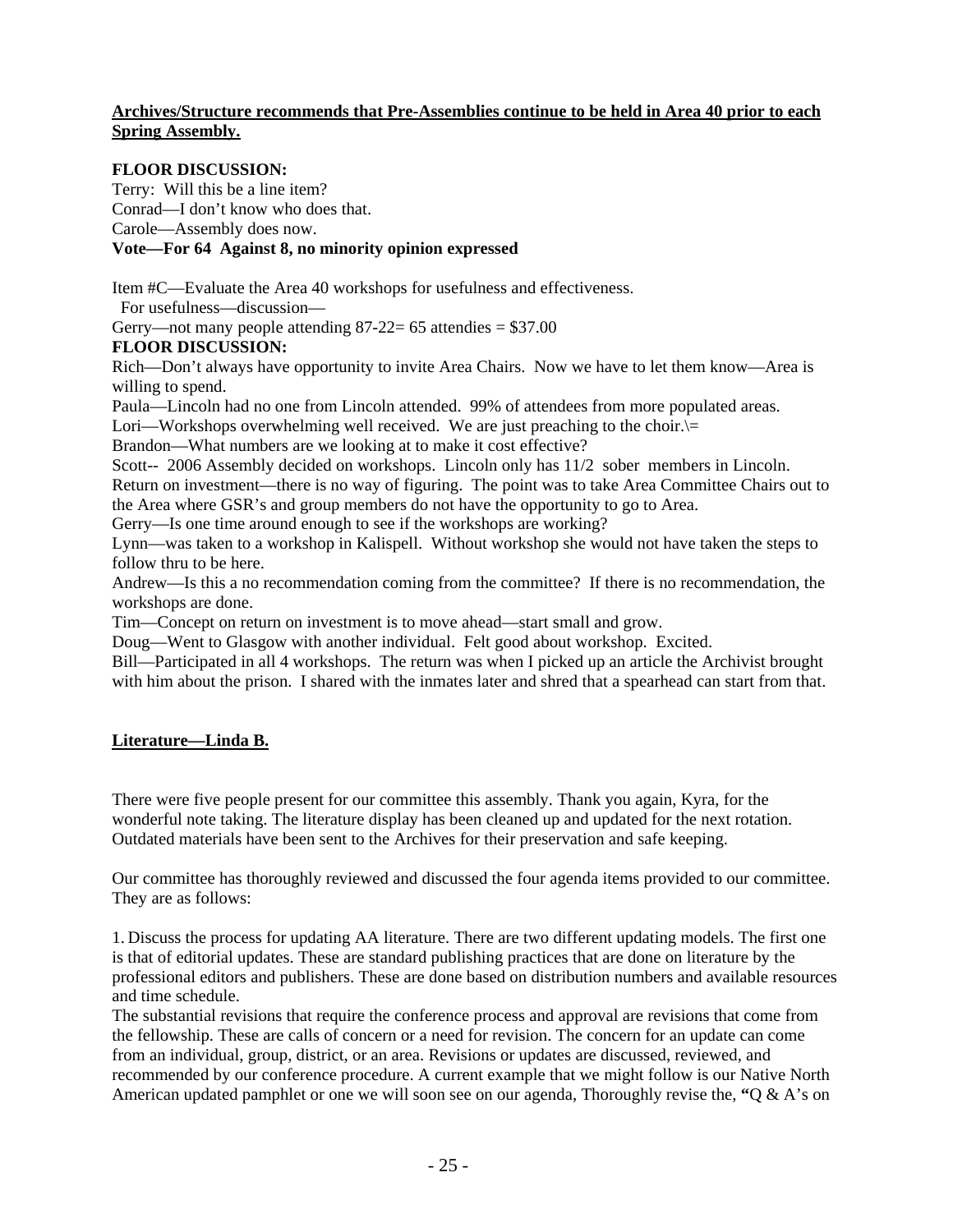Sponsorship" pamphlet.

2. Discuss AA literature available in electronic format at www.aa.org. There is a wealth of material available for download on our recently updated website. The site was redesigned in August this year. I asked Eva Sanchez at the literature desk, "Is everything available in electric format?" The answer was I'm not sure as there is lots to be done. The site is only one week old at the time of our conversation. It is a matter of resources, time, andscheduling needs. Our AA work is not a fmished product.

3. Review literature committee items discussed at the GSC. There were no recommendations from the Literature committee at the GSC. The revised pamphlet "AA for the Native North American" will continue to be an agenda item. It will probably be ready for final conference approval in 2009. The progress report for "Medications and Other Drugs" is being forwarded to the Conference Literature Committee. You will see this item on the next agenda also. The request to change the pamphlet "44 Questions' was brought back as a floor action and was recommitted to the committee. There was no action taken to reinstate the pamphlet "Letter to a Woman Alcoholic". The subsequent floor action on this item was that the Conference voted not to consider.

4. Review Area 40's Policy and Procedure for Literature and discuss the activities of the Literature Committee during the 2007-2008 rotation. The guidelines for the Literature committee are fme at they are. Discussion on the activities of the committee are that they would like to continue to ask the publication department to have the Daily Reflections in a hardbound format. This was passed on by Andrew Ware, our delegate, and it was also endorsed by the North Dakota area. With continued interest, this may be one of those editorial updates. The literature committee had consistent input for all agenda items presented for the continuation of updated and revised materials. There is a current list of district literature contacts for the incoming chair to follow up with. The plan to have new service manuals in the fall seems to be effective. They come out color coded along with the Final Conference report. (you know that I like color co-ordination) The literature display is stocked and updated. New materials are added and the old and tired information is going to the Archives rest home. I look forward to Lori taking over the Literature responsibilities and we are already planning the transfer of the display. Remember, groups or individuals can utilize the lending library and that much can be downloaded in electronic format from our area website and the aa.org site. I want to thank my committee for the work on the committee and as always, it is a privilege to serve Alcoholics Anonymous.

# **FLOOR DISCUSSION:**

Linda informed the assembly that there were 97 service manuals picked up but we are at a \$75.00 deficit because not all were paid for. This is a chance for those who picked up with out paying to make amends by the end of assembly.

# **Grapevine/policy and Admissions—BilliJo D.**

## WITH A SURPRISING AMOUNT OF GREAT SADNESS, WE HELD OUR LAST COMMI1TEE MEETING FOR THIS ROTATION.

In attendance were our assigned voting committees of five: myself, John, Sam, Mary, and Sandy. We had faithful non-voting attendee who has been at every meeting, Johnny — Dist 11 Grapevine Rep. Also in attendance were Alan, whose DCM sent him to us; John, an alternate GSR from Msla, Brad, who we locked out but who still walked around the hallway and joined us, Gary the new Dist GVR from Helena. We were also honored to enjoy Dave former AREA 92 delegate as well.

Concerning the Grapevine agenda: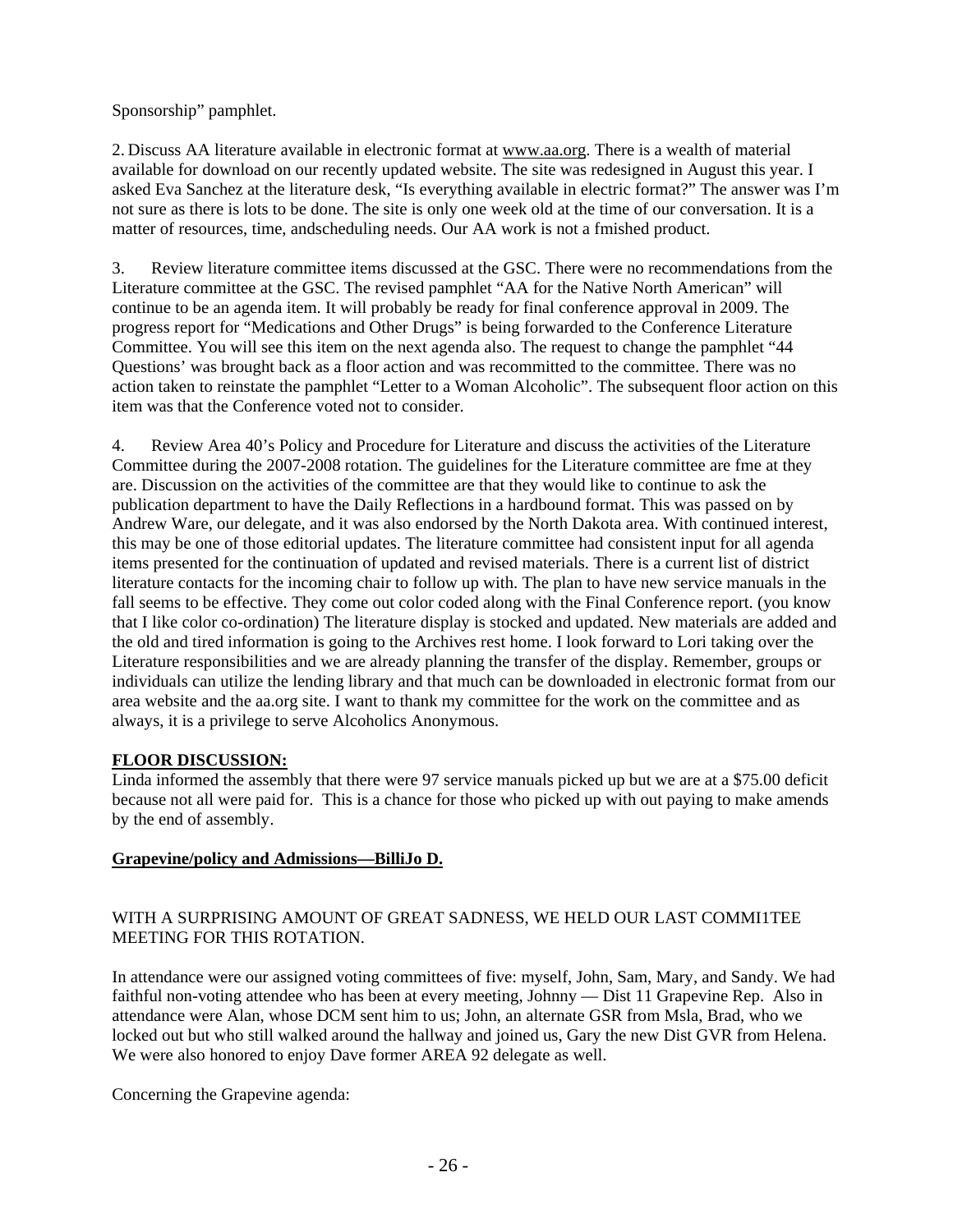A. Thanks to the faithfulness of AA'ers, subscriptions are up and the Grapevine is fully self-supporting.

B. New things this committee has not talked about over the last two years are: Grapevine being a line item in a District's budget. And having a display at the Group level; there are at least three of such in the State! Dave, from WA, brought up the fact that it would only cost an additional \$28,000 year to print all Grapevine issues without staples, instead of the currant way of only the July issue. His AREA 92 submitted a request at the last GSC proposing for ALL issues be w/o staples and he asked our committee to support this. Our committee in turn asks all of AREA 40 to support a staple less Grapevine. C. I read the six items; we agreed we had followed policies and procedure. I requested we submit a G6.7 item, that being that AREA GVR Chairs wear purple to all events during their rotation. The idea failed to garner support.

D. We talked about the few things that were in the report. We felt there was a loud silence in the report in regards to the committee-disliked grey pages.

Not on the agenda, John V. outgoing DCM for District 93 is the newly elected GVR for his district. We felt he enjoyed his two year appointment as DCM on this committee is why his next service position continues with the Grapevine in a different capacity. For that reason, he will receive a gift of a poster to begin his District Display. Sam B., GSR assigned to the committee has probably done more than anyone in support and distribution of the Grapevine and Grapevine published books. Sam suggested we in AREA 40 consider giving Grapevine BOOKS, not just the magazine, to our treatment and correctional facilities because the books do not have staples. For that reason, he will receive a gift of a poster for his District display.

Policy Admissions ~

A. We talked about AREA 40 communications through emails, the website, pre-assemblies, snail mail, and the Triangle. It was the general feeling of the committee that communications in AREA 40 have improved significantly over the past ten years. We are proud of AA in AREA 40.

B. I missed this one, on a second page, therefore, I did not have printed out the Policy and Procedures regarding the newsletter, the Triangle. We discussed it anyway. We think that with the website disseminating so much AREA 40 information, that perhaps we should visit the idea of reducing the number of issues per year to six, every other month, rather than the 8. **OUR COMMITTEE'S RECOMMENDATION THEN IS TO HAVE 6 ISSUES ANNUALLY RATHER THAN 8**. We also discussed the record keeping of updated names, groups, address. Perhaps there is a more efficient way? Raymona has worked on updating, it is a never-ending job.

# **FLOOR DISCUSSION:**

Paula—expressed concern about those who don't have computers or don't spend time on computers. Gerry—Point of Order—PI changes to policy and Grapevines change in policy should go through the Archives committee. This was agreed to in past action by the PI committee's Report & Charters. Bob—Quite sometime back the Triangle was to produce 10 issues. Bob would rather see the Triangle go back to 10 rather than cut back. Get others fired up about service.

Kelly—Triangles lay around in club. Has had people ask questions about what is in it. Raymona—We need to try to get every group to pay the subscription. Only 35% pay right now. Bill—Feels that we need to think this through.

# **Motion: For 4 Against 64—Motion failed, no minority opinion**

Thank you for the privilege and the honor to have served you for theses past two years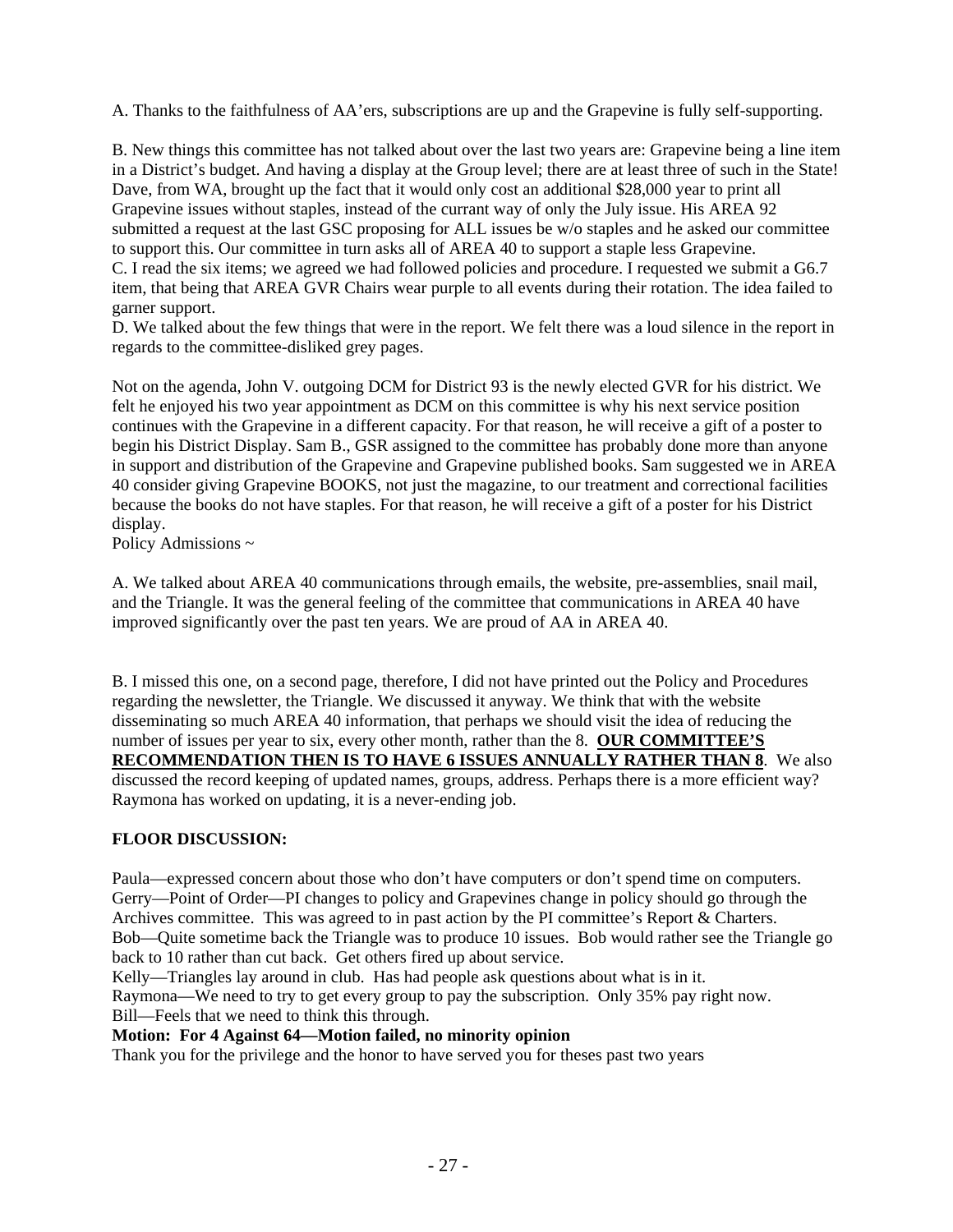# **Finance – Curt K.**

### **See Exhibit I (not on internet copy)**

Curt presented the 2009 Area 40 Budget. Changes on the budget are noted as follow:

- 1) Contribution to GSO will stay the same at \$3,239.
- 2) Delegate Expenses will be \$700.00
- 3) Fund Alternate Delegate & Delegate to Regional Forums at \$1,800

4) Pre-Assemblies, Area Workshops and Triangle will be adjusted as the Assembly decides

them.

## **FLOOR DISCUSSION:**

Sid—We are setting aside a past action to increase the delegates contribution.

Kelly—What would be the increase for Delegate Contribution. \$3,890

Tim—If we are taking out the \$600 Delegate Contribution because Area is about to tip over, then Area is already tipped over.

Doug—If I understand, we are running at \$5,000 deficeit?

Curt—Yes, this is true based on what contributions have been.

Angela—How was the 20% determined?

Curt—3 years ago, Area Assembly approved to increase GSO Contributions to 20% each year until Area was completely self supporting.

Joe—As of yesterday, The workshop is not part of Budget, wouldn't that make up the difference of Delegate Contribution?

Lori—disagrees, that we are not fully supporting our delegate, we contribute at our meetings and then send to GSO.

Sherry—GSO is not fully funded by contributions.

### **Vote: 58 for 15 Against -- Passed**

### **Finance committee recommends that Area 40 pay the 800 # bill in full as soon as possible.**

### **FLOOR DISCUSSION:**

Sid—Couldn't we just do it?

Sherry—Is there anything in place to make sure we don't have this problem again?

Curt—They are trying to work it out and so much so they are not asking for the big bill to be paid in full.

### **Vote: 72 For 3 Against Passed**

**Minority Opinion:** Bobbi-If we pay in full we are not considering a reduction or a settlement.

## **Public Information/Report & Charter—Sean B.**

1) Review progress of Area's toll free answering service

Confusion as to structure, patches, billing structure, forwarded to area 1<sup>st</sup> before districts, some working and some not working, disconnected Missoula, Alanon/AA & gender transfer issues. Some issues with tracking minutes etc.

 Racqelle is no longer there, another lady—manager from begin. Couple of floor actions. Kurt of finance committee & Sean billing & tracking no is in place.

 Libby—Dist 91 Treasurer—need to know what to do to get on service—4 calls in June/July –7 minutes.

Way to get info to Answernet?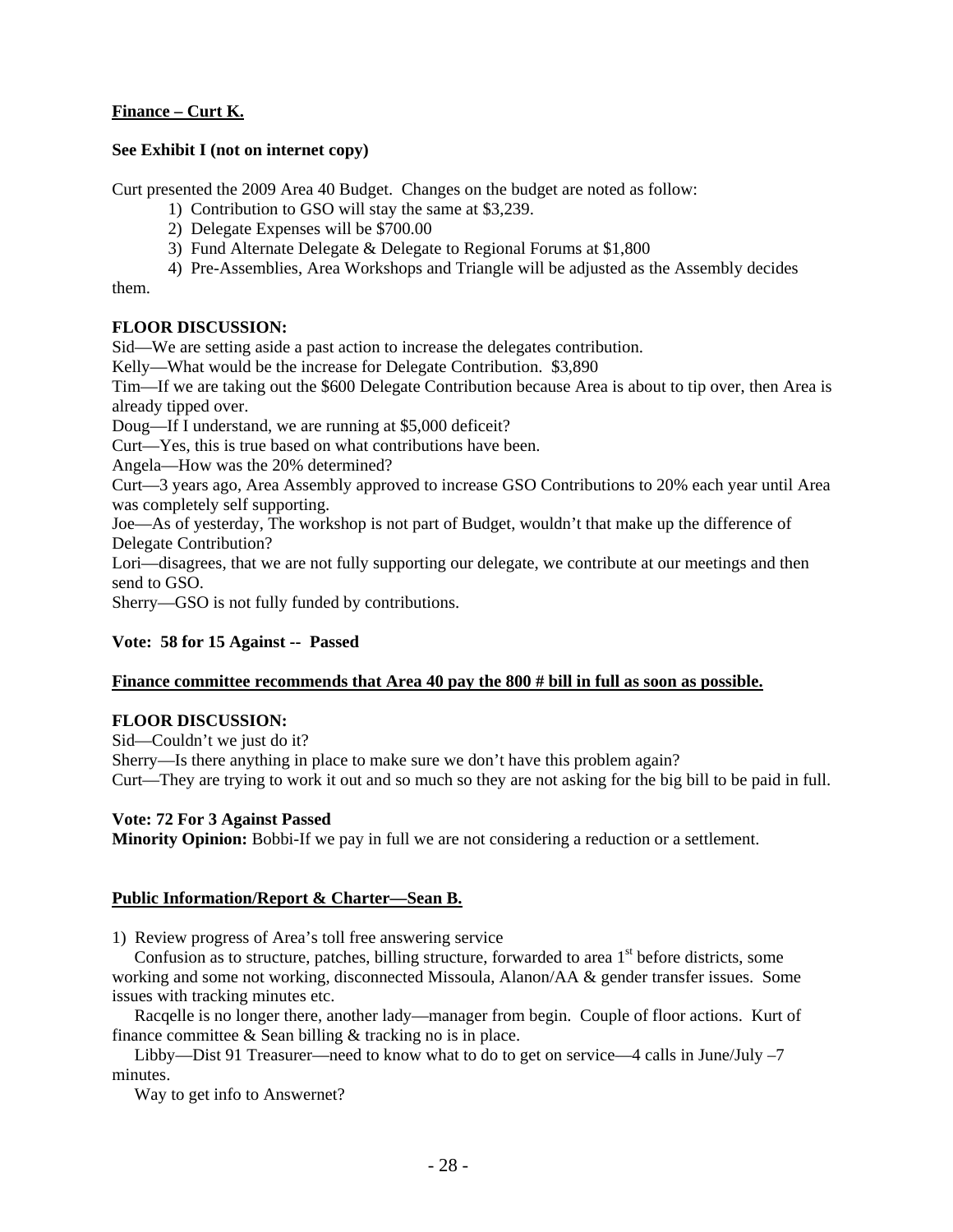Alex—Webmaster—Area 40—logon to Area 40 & update listings on line for folks to answer calls— Answernet will go to the website, when have call

User name & password to each district to logon for person to update

F/U? Billing going to where—DCM via website

Bills enmasse to DCM's & area chairs.

Email address via website

 Decided no floor action needed t decide how to email billing—each district to elect someone to handle that bill/issues.

All identifying information not available to public.

 Tom—Concerns w/phone service in Missoula—1 meeting @1 time—experience is that person on end of line not have sense of urgency & understanding of need.

 Represent AA, but like pulling teeth to get information. Local answering understand more & user friendly.

Letter 2-3 months ago—letter written regarding service

Paula—Alanon info—line—calling thru in desperation to information

Libby—services w/any hotline not perfect.

 Sean—majority of calls—meeting infor but also need to patch calls where crisis occurring, if need to talk to an AA member those calls take precedence. Recording—macy need to be changed- if talk with

AA member may adjust later—trying to get larger program in place right now.

Hotline page on website—add a drop down on menu?

Ruth—heard good & bad—on last call—people rude

How best to get to people who need it.

Recording direct to website meetings/feedback?

Sean—would like all feedback and be able to address—try to avoid chaos & confusion to situation.

Phil-District 61-calls routed to Helena from Billings/Missoula (issue)

By floor action if no one reached in local area—will go ut further.

Eric-District 93—GSR Lolo Grp—circulate list of available members of groups for contact.

Districts will be getting bills on hold until accounting system in place

Log on password—who gets?—whoever will keep it current

 Tim—Any new system initially has problems—encourage prudence—carry this back to districts—not throw away something that can benefit

Sean—2 months ago sought competing bids and provided this info to Answernet  $\&$  than services began to change—bids reflected getting a good deal

Tom glad to hear solutions happening

### **FLOOR DISCUSSION:**

Terry—the way I understand these are suggestions

Geoff—How many districts participating with Hotlines?

Sean—Small activity across state.

What are happening to alcoholics put on hold?

Sean—It just sucks, bad deal all around—don't know until contact Answernet.

Carleen—Teresa K. can fix this-Have to be able to press 0 to get a person.

Lori—Dist 72 has not received bill need for budget

Sean—the bills we are getting were all over the map—sent back to Answernet to straighten out.

2) Review the progress of the implementation of the links to District websites from area 40's website

 Progress on links to create additional emails at area level for those volunteering for toll free answering service.

 Area serving as primary when forward to local areas/districts for those serving in that capacity—if no district in that position—will forward to DCM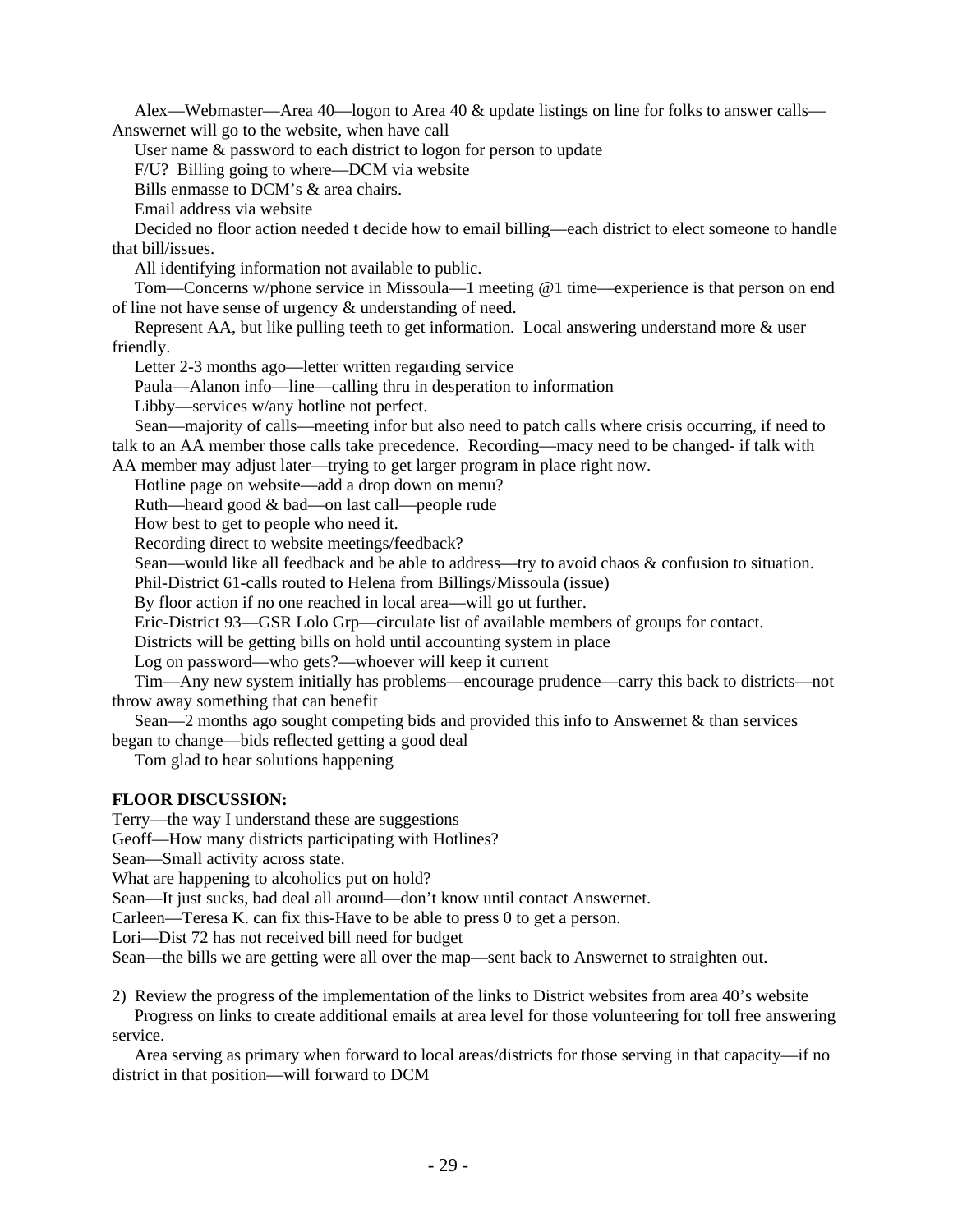### 3) Review Area 40 website

Anonymity concerns—original guidelines already approved

 District level may need to let folks know that info on flyers will be posted as submitted disparity Policy/Procedures & website guidelines.

### **Recommend anonymity statement apply with exception of flyers where names of individuals, phone numbers , addresses, and email address be published.**

 Committee discussion: Use word discretion to avoid putting up roadblocks telling group member what to do vs what prefer

### **FLOOR DISCUSSION:**

 No floor discussion **Vote: 73 For, 7 Against --Passed** 

Other Issue: **Recommendation to strike last sent of content section of Website guidelines to reflect current practices**

### **FLOOR DISCUSSION:**

 No floor discussion **Vote: 84 For, 1 Against –Passed** 

4) Review Area 40's Policy and Procedure

 **G8.8.6 Recommend to change policy to reflect adding an 800# information/contact lists as well the meeting schedules.**

### **FLOOR DISCUSSION:**

 No floor discussion **Vote: 88 For, none Against – Passed** 

### **G8.8.8 Recommend amending Policy/Procedures to add "and additional email addresses for purposes of conducting Area 40 business".**

### **FLOOR DISCUSSION:**

 No Floor discussion **Vote: 81 For, 3 Against – Passed** 

5) Discuss activities

In finance committee to discuss:

\$1200 annually to pay for calls that are not geographically specified (would be new action)

District to take current usage and trace (recreate) last year/average & pay those costs (parity for last year

November to May—District 81 may have been double billed

### Last Item:

Consider asking Assembly to consider a phone chair position.

### **Report & Charter—Sean B.**

### **No report submitted**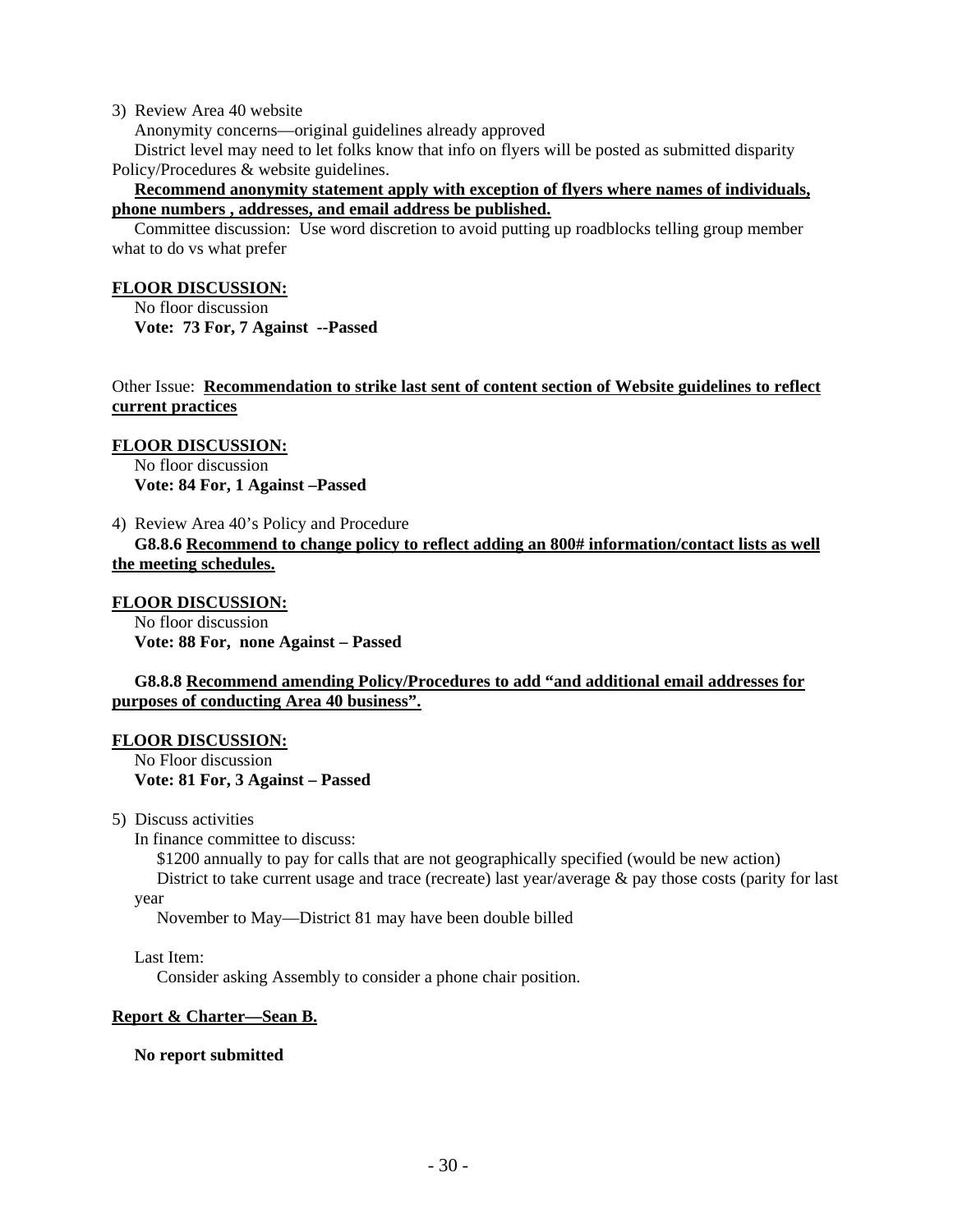### **Treatment/Agenda—Geoff D.**

### **No Report Submitted**

### **Corrections/international conventions/regional forums—Bill E.**

### **No Report Submitted**

B. Discuss the effectiveness of the Pink Can Program and ways to improve it. Gerry—Area decided a few years back that a report of the pink can be presented to Area. Has that happened. **See Exhibit II (no Exhibits Attached to internet copy).** 

### **Area 40 Delegate's Report – Andrew W**

 My name is Andrew W. and I am an alcoholic. I am privileged to serve as your Delegate for a little while longer. Wow. It is amazing to me that two years have passed since our last election assembly. I have enjoyed this election assembly tremendously.

After our Spring Assembly, I went back to New York for the 58<sup>th</sup> General Service Conference. This was my second GSC and I thoroughly enjoyed it. I felt right at home and, once again, very well prepared for the conference. The process we have in Area 40 of going over the GSC agenda items at our preassemblies and Spring Assembly makes for a well-informed delegate. Thank all of you who participated in this process this past spring.

The theme of the 58<sup>th</sup> GSC was "Communication and Participation: The Key to Unity and Self-Support." The conference was held April 27 – May 3, 2008 in New York City at the Crowne Plaza, Times Square. Being at my second conference felt like going home again. It was great to see all of the Panel 57 delegates, the trustees, and the staff members I met at last year's conference. It was also a pleasure to welcome the Panel 58 delegates as well.

 Voting members at the conference included 93 delegates from across the U.S. & Canada, 23 trustees and directors, and 16 GSO & Grapevine Office staff members. The average age of the delegates was 54 with the oldest being 74 and the youngest 40.

 Once again my committee assignments were a primary assignment on the Finance Committee and a secondary assignment on the Archives Committee. You'll probably here a little more about items from these two committees compared to the other committees because of that.

 I hope you all have a copy of the Final Conference Report (the one with the brown cover). I could spend days pointing out interesting, funny, and useful items in this report but in the interest of time, I will point out a few selected items that stand out to me.

- 1. One page 9 you will see a listing of all the Conference Advisory Actions. These are the recommendations that came out of committee and were passed by the full conference. I will point out several of these items.
	- a. The one FLOOR ACTION that we passed (though we had 15 floor actions altogether) was to undo one of our earlier actions. We did this not because we were against the previous action but because it did not warrant being an Advisory Action. We did not want to trivialize that process.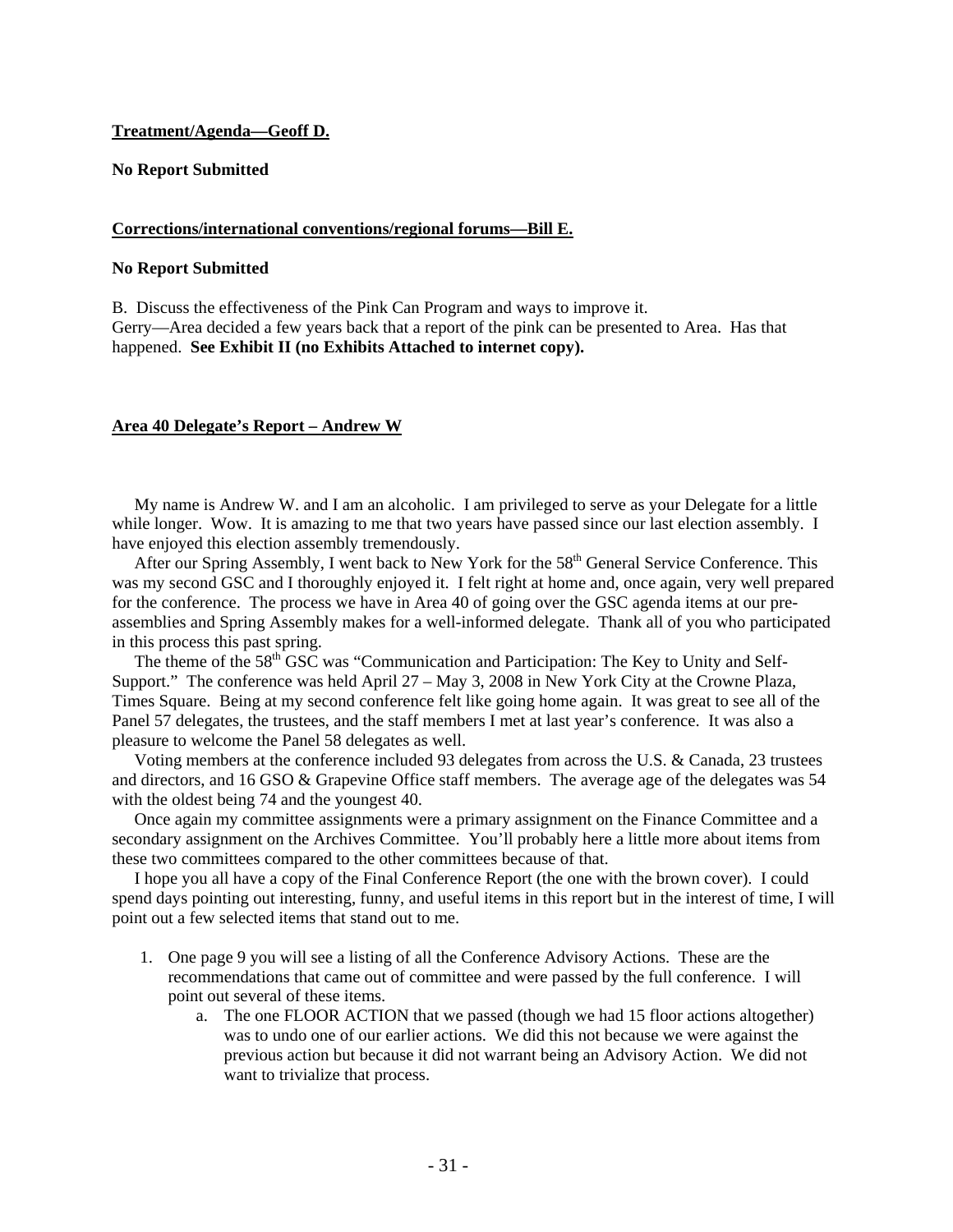- b. Under Agenda, #2, the theme for the 2009 General Service Conference be: "Our Commitment to Carry A.A.'s Message – Enthusiasm and Gratitude in Action." I like this theme and hope we all continue to carry A.A.'s message with enthusiasm and gratitude.
- c. Under Finance, #6, you'll see the item that was also on our agenda today. The Trustees Finance and Budgetary Committee met in August and appointed a subcommittee to come up with appropriate wording and background material to send out to the fellowship in its request for sharing. Hopefully something will be sent out after the next GSB meeting in October. I will then send it out to all of the DCMs in Area 40 to share with you. You can then send any sharing on the subject back to me.
- d. Under Policy/Admissions, #13, the Conference delegated authority of site selection of the GSC to GSO, including the possibility of holding the conference outside of New York City. Simply put, we may be priced out of New York.
- e. Under Public Information, numbers 14, 15 and 17, concerning the public service announcements. We approved a new P.S.A., "I thought", and its tracking, but also decided to annually assess the need for a new P.S.A. A motion to start a new P.S.A. failed. We are going to take a break for a year and then see.
- 2. The report from the treasurer of the General Service Board, Vincent Keefe, starts on page 13 and gives a good summary of the financial status of the GSB. On page 14, in the second paragraph in the second column, Vincent summarizes the growth in contributions and thanks the fellowship. Staring in the last paragraph on that page, Vincent raises a concern about the Grapevine.
- 3. On page 16, in the second paragraph, an equation actually makes into our Final Report. The physicist in me was so happy.
- 4. On page 20, in a presentation on "Leadership in A.A.: Building Communication", the delegate from Southeastern Michigan, Bob C., points out potential pitfalls and abuses with email communications among delegates. I was glad to see someone address this head on. It is particularly dangerous to believe an email discussion involves all of the delegates and it an appropriately place to debate matters affecting A.A. as a whole.
- 5. On page 26, Trustee-at-Large Dorothy W. related some information on the first General Service Conference in Mongolia. The discussion on groups "having" to contribute money to their GSO and then rethinking that decision is gratifying to see. We can always examine our decisions in light of the traditions.
- 6. On page 33, in the fourth paragraph, the Chair of the A.A.W.S. Board reports that distributed 1,127,310 Big Book units (in all formats). That's great. It was a big deal when the one-millionth Big Book was published and now over a million are published each year.
- 7. On page 40, in a list of Grapevine Subscriptions by state and province, you can see that the number of subscriptions in Montana went up by 64 from 595 in 2007 to 659 in 2008.
- 8. On page 48, third paragraph, in the Finance and Budget report, Vincent Keefe talks about the contributions of groups and A.A. members for the last several years relative to the amount spent on services to the fellowship. This type of information might be useful for your discussions on self-support. For another take, you can also read the presentation on Self-Support on page 23.
- 9. The Additional Committee Considerations are listed on page 65. I'd like to point out a few of these.
	- a. The third bullet under Archives starts a list of ways to creatively make A.A.'s archives more readily available to the fellowship.
	- b. On page 67, the fourth bullet under P.I., I'd like to echo my continued enthusiasm for this project. Anytime we can get more of us thinking about how we can carry A.A.'s message, I think it's a good idea.
	- c. On page 67, the last bullet under International Conventions and Regional Forums, it is suggested that areas consider extending one-day service events into two-day events with the inclusion of a Local Forum. The idea behind Local Forums is discussed on page 54, the second paragraph in the second column, by G.S.O. staff member Rick W. writes.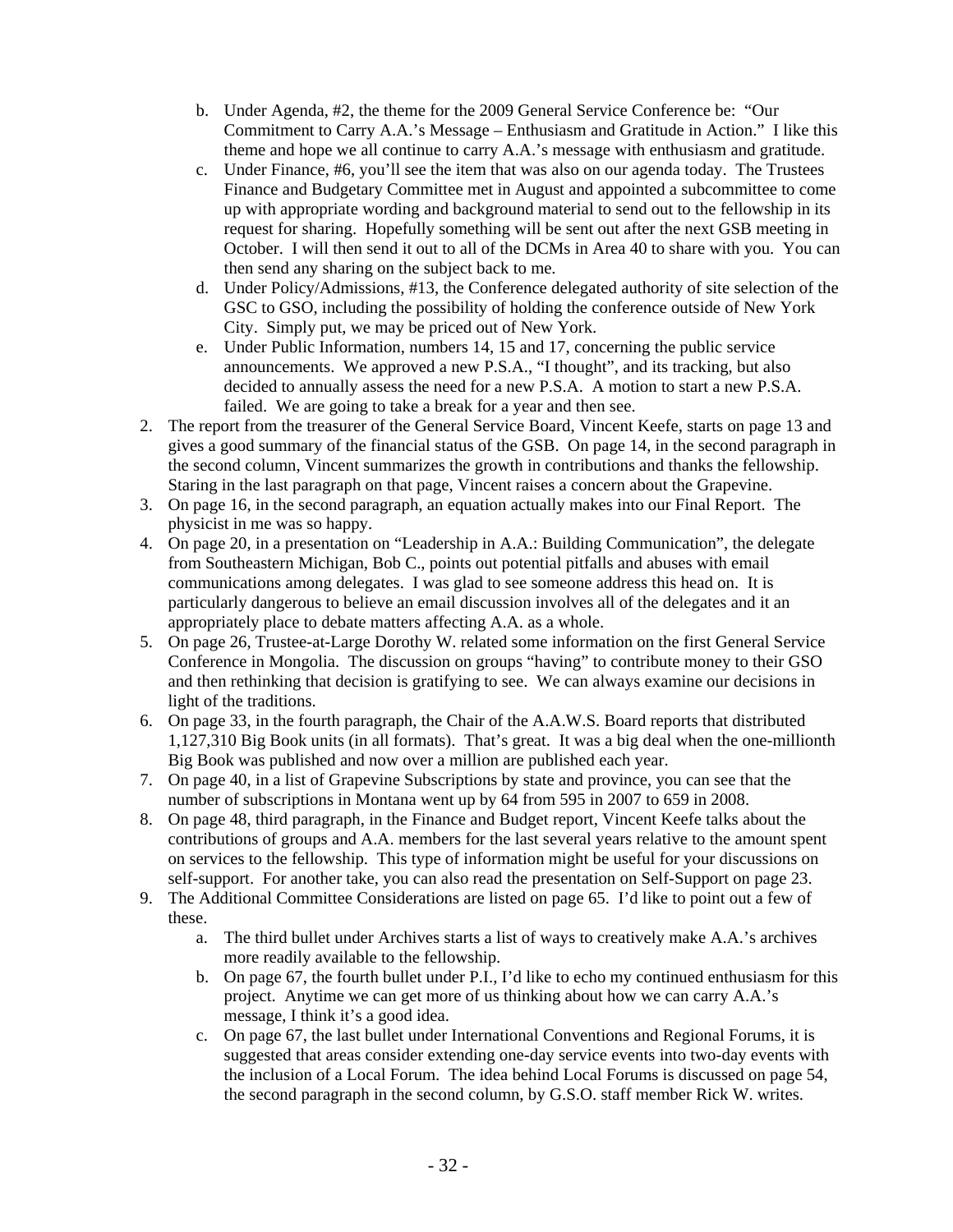10. The full list of Floor Actions is on page 69. You can see that for many of these we used a new tool, the motion to recommit. That means these items will be sent back to committee.

These are just some of the many items of interest in the report.

 Since the conference, it has been a busy summer. Since going to New York, I have had a chance to see many of you around Area 40. I gave my first delegate's report on the conference at the Spring Roundup in Helena. The next day I went up to Victor to give my report at a District 93 meeting. On a Wednesday evening, June 4, I gave my delegate's report in Great Falls for District 41. The next two reports I gave were on June 7 at the Grapefest in Helena for District 61 and at a campout in Dillon for District 71. It was so cold in Dillon that we moved indoors for my report that night. I gave my report at a Founder's Day celebration in Bozeman for District 72 on June 14. I gave my report in Kalispell for District 91 on June 29. In August, I once again gave my report in the A-frame at the Lower Yellowstone Soberfest in Glendive for District 23 and swung by Miles City to give my report at a District 31 meeting. My most recent report was at a District 11 meeting in Billings on September 13. I'll be giving my report again next week at the Roundup in Kalispell; there will be video. I want to thank all of you who hosted me at these events. A.A.s in Montana do hospitality very well.

 At the end of last month a few of us from Area 40 were able to attend the Pacific Regional Forum in Spokane, Washington. It was a pleasuring seeing some of the Trustees and non-trustee directors, the G.S.O. and Grapevine staff members, the Pacific Region delegates, as well as AA members from our neighboring area, Area 92 Eastern Washington, the hosts of the event.

 Last year I felt like I was given a gift in that I felt like I had plenty of time for my responsibilities as delegate. It was a wonderful gift. This year, due to changes at my work and illness of friends and colleagues, it has been a busy year for me at work in addition to my responsibilities as delegate. And it's still okay. Well, you might want to ask my wife about that. The privilege of being delegate has been a responsibility and a gift. I have once again learned a new perspective in AA and a new appreciation for carrying the message, one alcoholic to another, in our groups and service work at the local level. I hope that what we do in general service continues to make that possible. Thank you all for this tremendous opportunity.

Yours in love and service, Andrew W. Area 40 Delegate Panel 57

### **Roundup Reports**

### **2008 Spring Round-up Helena**

Final Report from the 2008 Fall Roundup Chairperson

I was elected to the Chairperson job in March of 2007; we had our first Roundup Committee meeting in April of 2007. We chose to meet on the Thursday that District 61 has its meeting and we met in the Wed Night Step Study Room in the same building as the District meeting. We met at 5:30 PM; we had the next meeting In September 2007 and began monthly meetings in January of 2008.

Outside of the Full committee meetings each committee chair had their own meetings and we just dealt with reports at the full committee meeting, this worked well for us.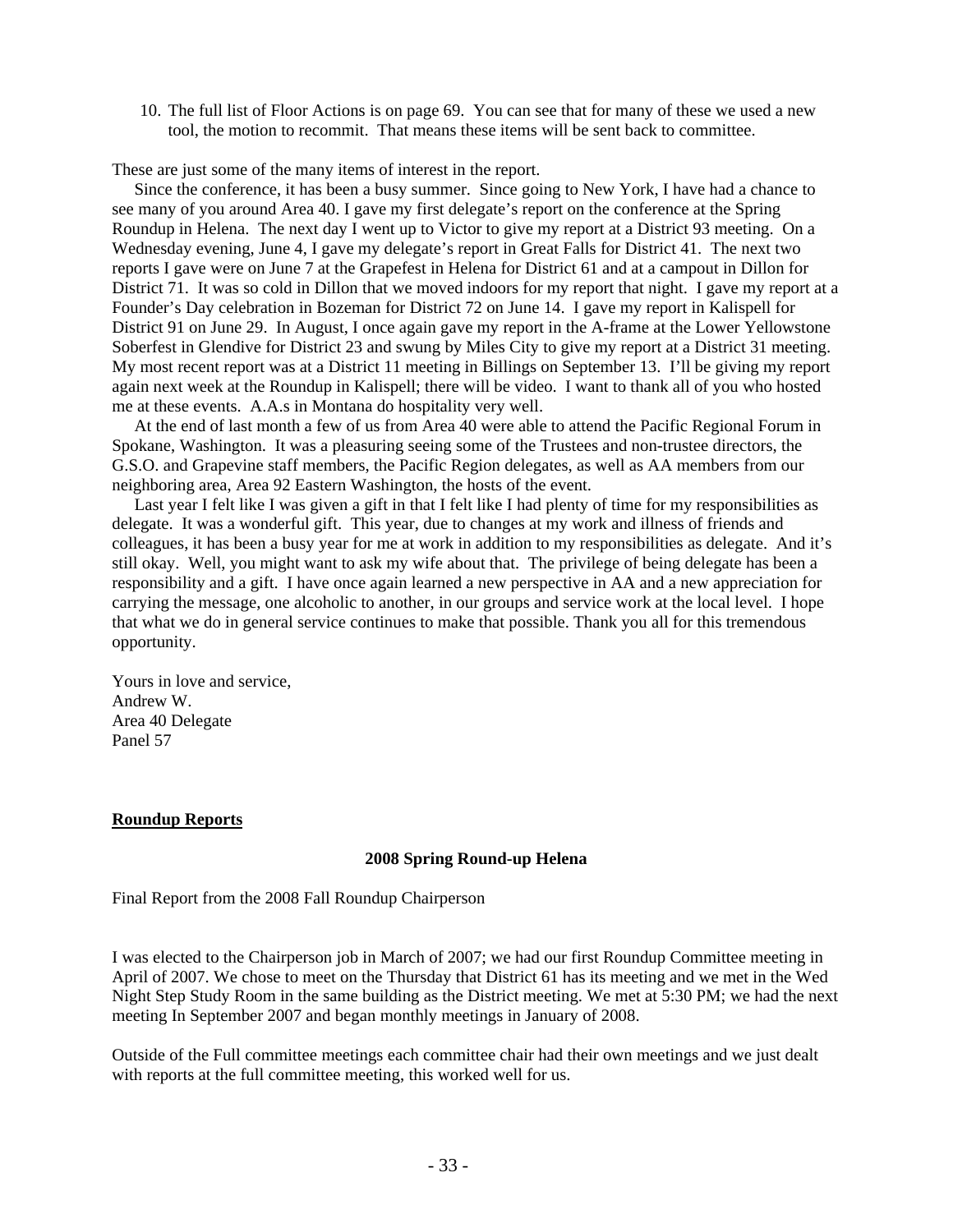We only had two real glitches in planning, 1. Our original choice for Saturday night speaker had to be changed due to health reasons and 2. The flyer design could have been clearer. I received more calls from confused members about who to make check payable to, what's the total cost. Etc.... You may want to consider a better design. I just loved the artwork and didn't look much beyond.

Now, for a somewhat controversial idea, instead of having a 7th Tradition can in the Hospitality room to cover coffee cost, I suggested we charge per-cup to avoid and excessive and unknown coffee bill at the end of the round up. Here's the reason in 2001 Coffee Cost \$40.00 for ONE 5-Gallon Urn, in 2004 it cost \$65.00; in 2008 our cost was \$107.00 for 5 Gallons. The 7th Tradition can in 2004 collected \$150.00 in donations, at current prices that level of donation would buy one urn and a bit more. It was too irresponsible to risk having a multi thousand-dollar coffee bill.

In 2004 the Total Speaker cost was \$2035.00 and coffee cost was \$2127.00. It cost less to fly in, house and feed three speakers than it did to cover coffee cost In 2008 our speaker cost was \$ 1978.32 and our coffee cost was \$580.20. We drank 2/3 less coffee when we had to pay for it by the cup. Our collection from the buy the cup plan was \$611.95, we made \$31.72, it was not the plan to make money on coffee just to break even, not sure what happened here. In short, coffee had ceased being a luxury and has become an expense that need to be dealt with beyond the  $7<sup>th</sup>$  Tradition can.

I felt so fortunate to be the chair of such a fine group of dedicated AA's it was a humbling and fun experience. Thank you again for the opportunity to serve AA.

Bryan S.

# **Intergroup Reports**

# **Report from Park County Intergroup**

Fall 2008 Report from Park County Intergroup

Park County Intergroup continues to carry the message and provide fellowship events for the unity of groups in the Park County area.

Park County Intergroup maintains a phone information number, 223-6660 where we can give callers information on where the next or closest meeting is to the caller. We also maintain a list of people to go out on twelve step calls, if that is what is needed.

We publish a Park County meeting list that also has a phone number for each meeting. There are nineteen meetings listed a week in Park County, which not only includes Livingston, but also Emigrant, Gardiner, Pine Creek and Wilsall. We also publish a pamphlet called "Who Me?"

We do several workshops a year. We also sponsor fun events such as Valentine's Day event, Corned Beef and Cabbage Dinner in March, Camp-out in July, Thanksgiving Dinner on Thanksgiving Day, An alcothon on Christmas and a New Year's Eve Event.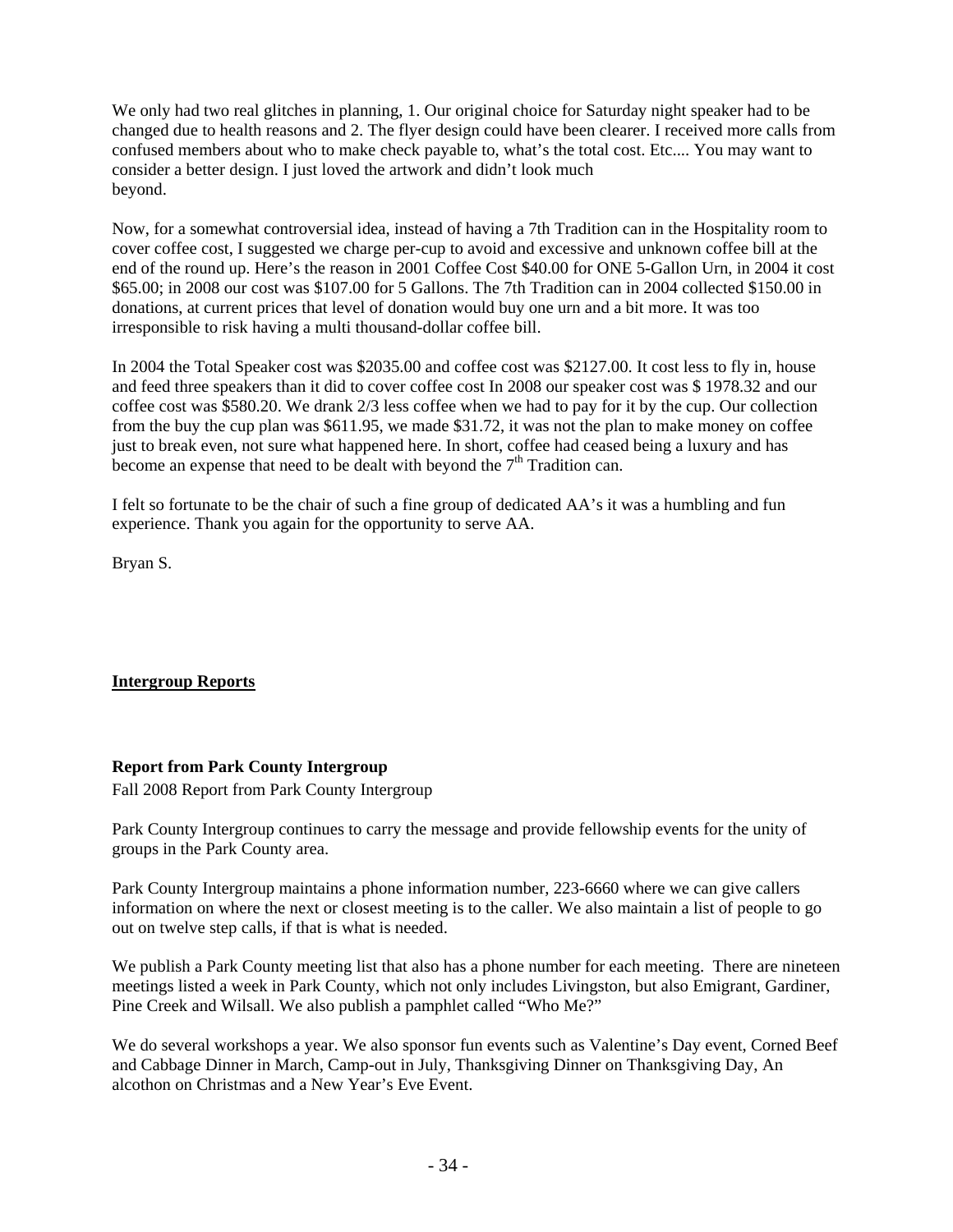We sponsor a Medallion meeting every first Saturday of the month to give everyone in Park County a chip for their sobriety length. Then we have a speaker or call up meeting and after, cake which is donated by a member. Then we have the business meeting. We want a representative from each group; so that we can plan for what the groups in Park County want.

We now have a library of one copy of the conference approved literature and order from district any other literature that the groups want.

We keep a prudent reserve of \$100.00 for the phone and other services, like everyone with the gas prices being so high we could use a little more group financial contributions, but as always our Higher Power takes care of us and we have enough.

Mary Helen P., Chair of Park County Intergroup

## **South Central Montana Intergroup**

The South Central Montana Inter Group is comprised Districts 11 and 12 and held its most recent meeting on Saturday, September l3th. IGR's from two groups were at the meeting, Recovery Group and the 644 Group, along with the Alanon Representatives. All chairpersons were present also

South Central Intergroup has recently undergone changes in chairpersons; Michael B was elected chair, while Charlie K. replaced him as co-chair. Phil G was elected secretary, while Bill M and Mike R retained their positions as bookstore chair and treasurer, respectively. Abi S. was elected chairperson for special events, replacing Flight C.

Bill M reported that bookstore sales in august were \$386.80, along with an order to the Rimrock foundation in the amount of \$932.00. The ending balance in August was \$575.48. Intergroup has considered changing the bookstore hours due to a lack of volunteers originally; the bookstore was open from 10am to 2pm on Saturday afternoons. Bill M., the bookstore chair, suggested that the hours are shortened from 12 to 2pm as a convenience to volunteers and groups. Intergroup plans to vote on the change at its next meeting, which is scheduled on October 11, 2008.

Treasurer, Mike R. reported a balance of \$3,320.90 as of September 12, 2008. Mike B. reported that he failed to save the changes to the most recent meeting list after printing and asked that anyone with a meeting list change report them to co-chair Charlie K. Intergroup prints about 4000 meeting lists each year, which are distributed to groups and treatment facilities in the area. There are approximately 29 groups within the two districts, with

around 166 meetings being held each week, Intergroup has asked it's IGR's to get the word out to their respective groups that more IGR's show up to represent their groups at Intergroup and that the positions of treasurer and bookstore chair are open for re-election. There is a suggested 5-year sobriety minimum for treasurer and a 2-year suggested sobriety minimum for bookstore chair. There are no special events in the near future, as Abi S. has only just been elected, but we are looking forward to the Intergroup Christmas Party.

Respectfully submitted, Michael B.

# **Flathead Valley Intergroup Report**

Greetings from Flathead Valley Intergroup;